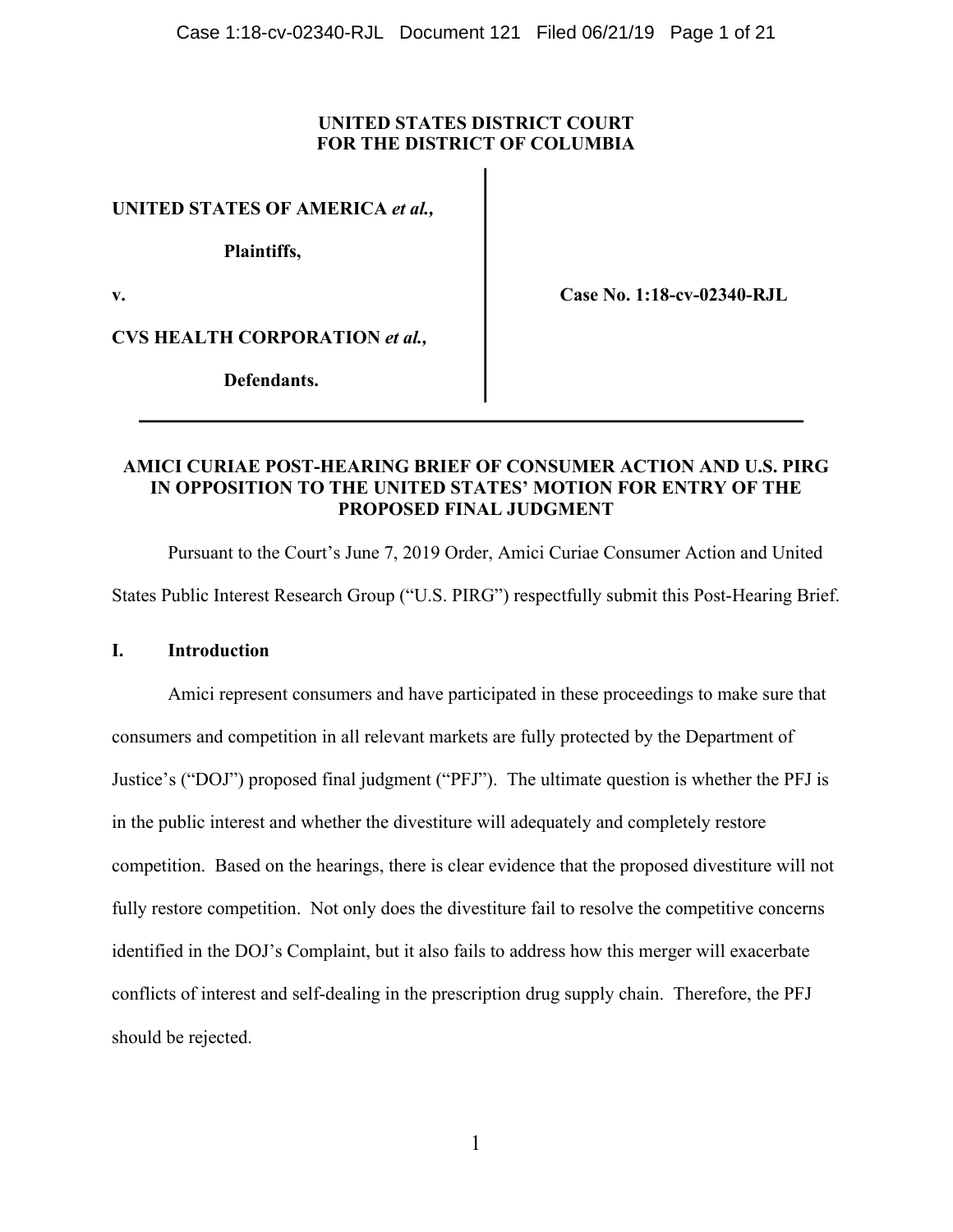### Case 1:18-cv-02340-RJL Document 121 Filed 06/21/19 Page 2 of 21

During the evidentiary hearing, the Court heard significant testimony regarding the reduction in consumer welfare and harm to the public interest that will result from CVS Health Corporation's ("CVS") acquisition of Aetna Inc. ("Aetna"). The merger combines CVS, the owner of the nation's largest retail pharmacy and specialty pharmacy chains, second largest pharmacy benefit manager ("PBM"), and the nation's largest provider of Medicare Part D individual prescription drug plans ("PDPs"), with Aetna, the third largest health insurer in the country. <sup>1</sup> United States Response to Public Comments at 8, Dkt No. 56 (Feb. 13, 2019). With the acquisition of Aetna, CVS will now serve in every facet of the U.S. drug supply chain, effectively negotiating with itself from the time the medicine is launched all the way through pickup of the prescription by the patient without any effective checks and balances along the way since all arms-length negotiations will effectively be gone. This vertical integration increases the opportunities for self-dealing and conflicts of interest. Indeed, a USC study found that nearly 2/3 of every \$1 for generic drugs goes to others in the supply chain beside the manufacturer and nearly 1/3 of every \$1 for brand drugs goes to supply chain intermediaries.<sup>2</sup>

PBMs determine what price insurer/payors will pay for prescription drugs by setting the negotiated price for the drug. The merger will further allow CVS to fully self-deal because CVS will be both the PBM and the insurer, positioning CVS to retain large markups between the negotiated price CVS sets wearing its PBM hat versus what CVS sets as the price it pays to the pharmacies. The conflict is even more acute for specialty generic drugs especially when they are dispensed through CVS specialty pharmacies.<sup>3</sup> When a PBM owns its specialty pharmacy there

<sup>1</sup> Thomas L. Greaney, *The New Health Care Merger Wave: Does the Vertical, Good Maxim Apply?,* Journal of Law, Medicine & Ethics, 2018.

<sup>2</sup> USC Shaeffer Study, "Flow of Money through the Pharmaceutical Distribution System" June 2017

https://healthpolicy.usc.edu/wp-content/uploads/2017/06/USC\_Flow-of-MoneyWhitePaper\_Final\_Spreads.pdf  $\frac{3}{3}$  According to IQVIA, specialty prescription medicines make up less than 2% of all prescriptions in the United States but account for more than 40% of prescription spending, underscoring the critical need for consumers to have more access to competition through lower cost alternatives. IQVIA, *Medicine Use and Spending in the U.S*, (April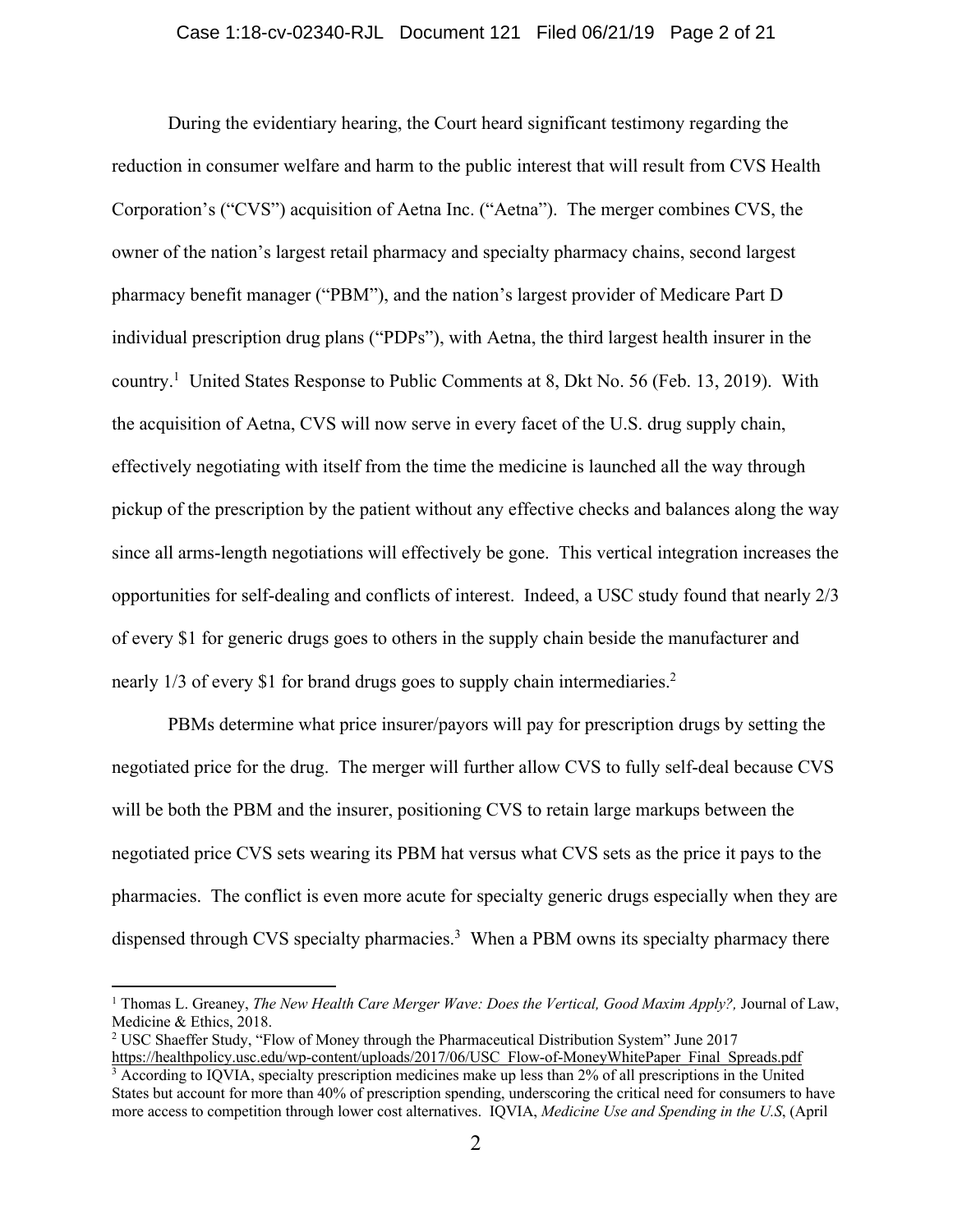### Case 1:18-cv-02340-RJL Document 121 Filed 06/21/19 Page 3 of 21

is no independent entity to control utilization or cost. Additionally, because PBMs have not established specialty generic formulary tiers with more favorable patient cost sharing, patients are not getting the benefit of lower cost sharing for these highest spend medicines. A recent analysis shows that PBM profits have doubled from 2012 to 2018 from spread pricing and specialty pharmacy profits.<sup>4</sup>

The DOJ's PFJ that requires a divestiture of Aetna's PDPs to WellCare Health Plans, Inc. ("WellCare") is undoubtedly not in the public interest. Competition in the PDP market is critically important as it serves a vulnerable population, our nation's seniors, many of whom are on fixed incomes. (Evidentiary Hr'g Tr. at 141). The DOJ's remedy falls short of resolving the competitive harms alleged in the Complaint because the divestiture will not restore competition in the PDP market for the following reasons:

- The remedy is inconsistent with the law and the DOJ's own policy because it does not entail a divestiture of a standalone business. The sale of select assets such as year to year subscriber contracts is less likely to succeed than a sale of an ongoing business. This court rejected a similar remedy in Aetna-Humana because it was not an ongoing business. *United States v. Aetna*, 240 F. Supp. 3d 1 (D.D.C. 2017), (Evidentiary Hr'g Tr. at 151);
- The divestiture fails to include on a long-term basis the most crucial asset: Aetna's brand. Two years after the divestiture nothing prevents CVS from poaching back former Aetna subscribers using the Aetna brand. (Evidentiary Hr'g Tr. at 150);
- The low acquisition price demonstrates that WellCare is not confident that the assets are viable so there is an increased chance that WellCare will fail as a divestiture buyer, which it has done in the past. (Evidentiary Hr'g Tr. at 57, 148);

<sup>19, 2018),</sup> https://www.iqvia.com/institute/reports/medicine-use-and-spending-in-the-us-review-of-2017-outlook-to-2022. In the case of specialty generics, "negotiated prices" are paid by PBMs/plans to PBM owned specialty pharmacies. These prices are set by the PBMs (not the generic manufacturer) and are often set much higher than the pharmacies' acquisition costs for those drugs. One example of this practice was cited in public comments to the OIG proposed safe harbor rule, where the negotiated price for a specialty generic ranged from \$450 to \$8,980 per month across PBM/plans (range shows the nearly unfettered discretion PBMs have in setting negotiated prices for specialty generics) even though the specialty generic drug had a current market price of just \$467 per month.

<sup>4</sup> Adam Fein, Operationalizing a World without Rebates Webinar, Drug Channels Institute and Nephron Research (April 12, 2019).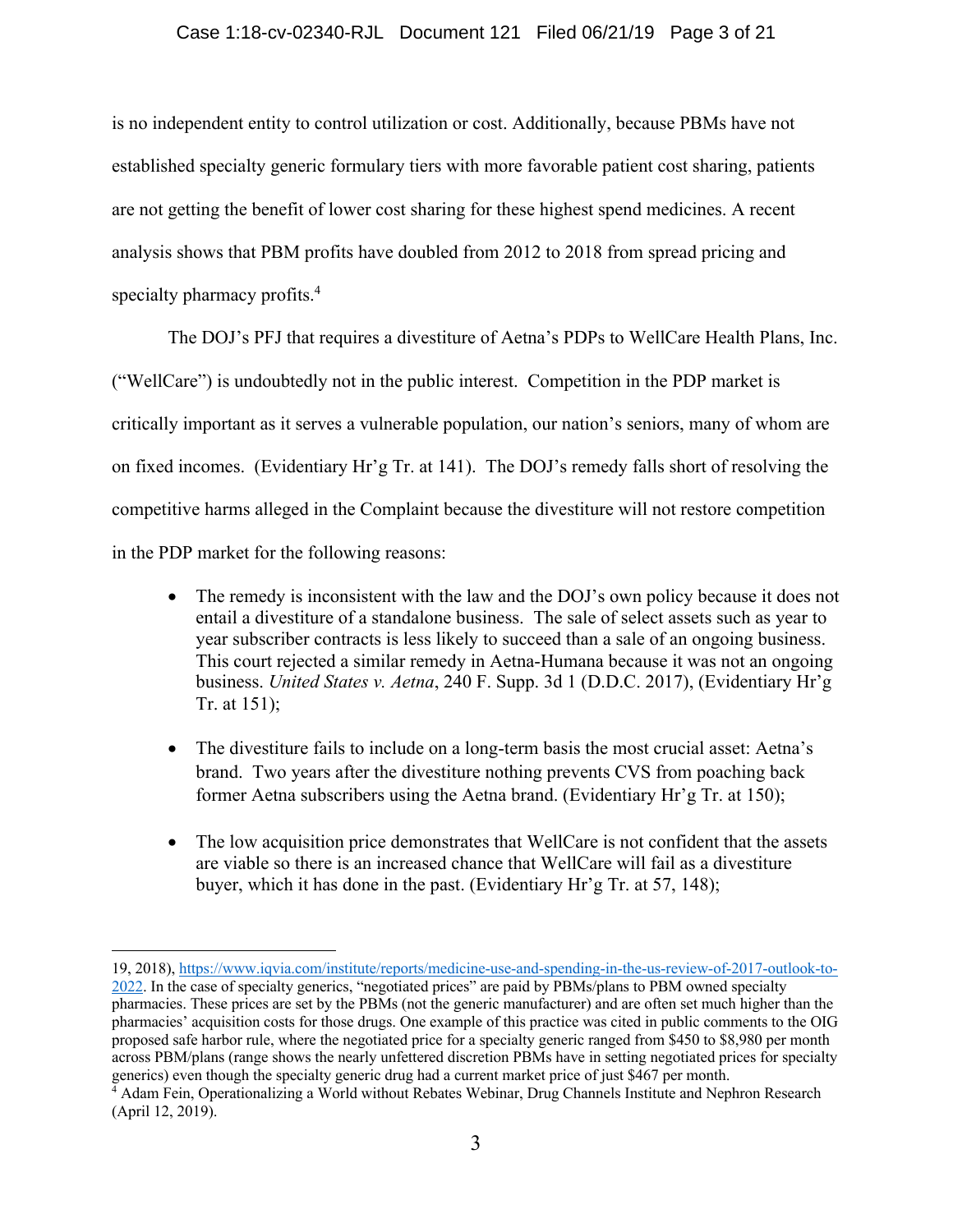- WellCare is substantially smaller than Aetna and lacks its economies of scope and scale, and number of overall covered lives. (Evidentiary Hr'g Tr. at 149-151, 156- 157);
- WellCare does not have the capacity to handle such a large increase in covered lives (growing from about 1 million to over 3 million covered lives in such a short time frame) (Evidentiary Hr'g at Tr. 151); and,
- The divestiture entails a significant amount of risk because the DOJ tacks on a number of behavioral conditions to a divestiture of something that is less than an ongoing business. (Evidentiary Hr'g at Tr. 151).

This is especially concerning because the PDP market is concentrated and vulnerable seniors are likely to be harmed. The loss of Aetna as a competitor to CVS in the PDP market is a loss of an intense rivalry that "led not only to lower premiums and out-of-pocket expenses but also improved drug formularies, more attractive pharmacy networks, enhanced benefits, and innovative product features."5

In addition to making sure that seniors are protected, the Court needs to determine whether CVS' acquisition of Aetna exacerbates the competitive problems that already exist in the prescription drug supply chain to the detriment of vulnerable patients, who are purchasing prescribed life-saving and -managing medicines to treat their conditions. (Evidentiary Hr'g Tr. at 137-138). These patients are not making a discretionary purchase. When determining the public interest, this Court must consider whether this merger will help bring down and control the escalating prices of prescription drugs or whether it will contribute to higher drug prices and less access to affordable medicines for patients.

The essential question is whether the PFJ is in the public interest and the answer is an unequivocal no because it fails to account for the numerous anticompetitive effects that will permeate the healthcare industry as a result of this merger. First, vertical consolidation has

 <sup>5</sup> DOJ Competitive Impact Statement at 5.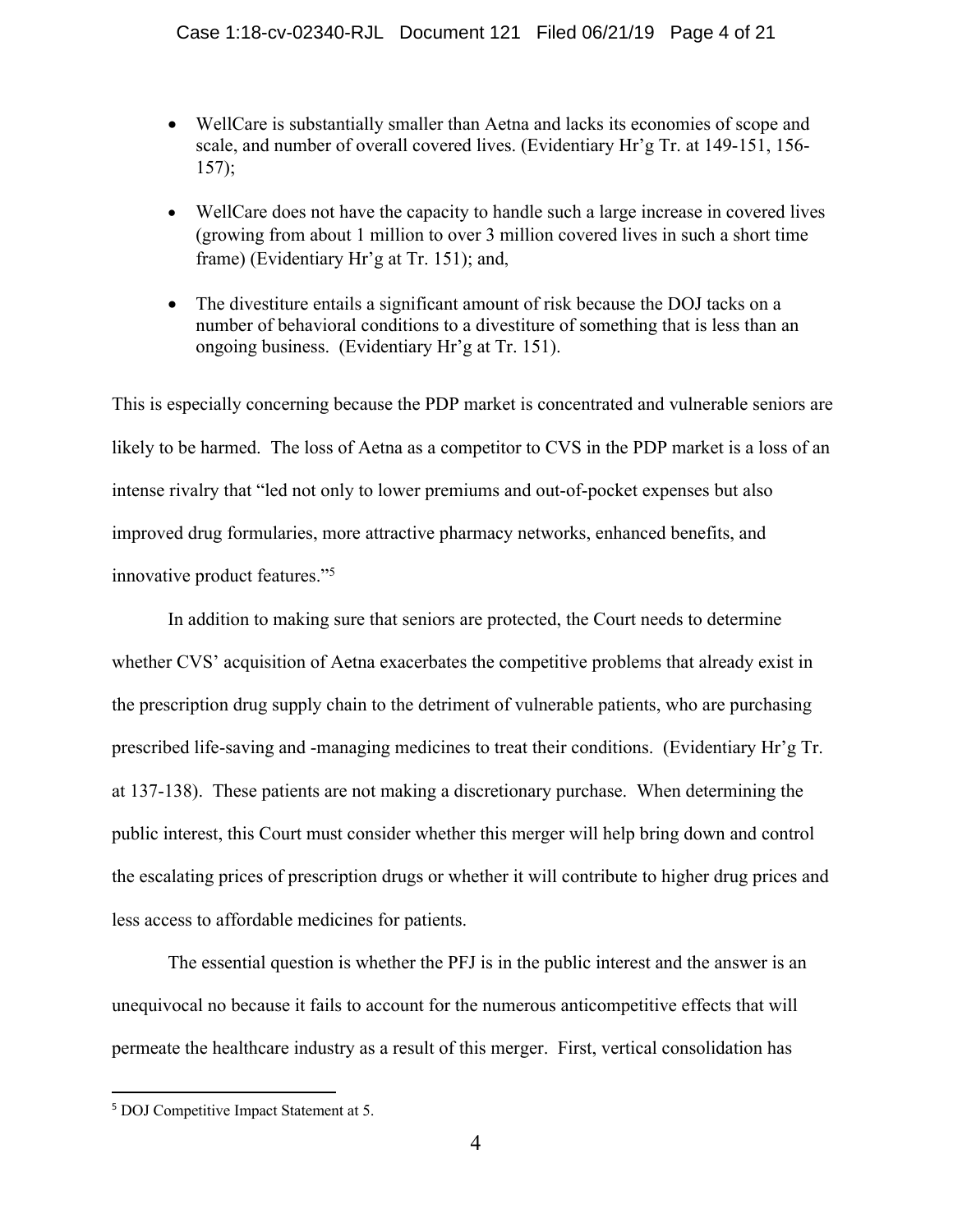#### Case 1:18-cv-02340-RJL Document 121 Filed 06/21/19 Page 5 of 21

fundamentally restructured the healthcare industry and this merger will exacerbate the competitive concerns from that integration. (Evidentiary Hr'g Tr. at 137). As Dr. Moss testified, there has been sweeping and massive consolidation in all levels of the healthcare markets: hospitals, PBMs, retail pharmacies, and health insurers. (Evidentiary Hr'g Tr. at 137). There is no longer vigorous competition by standalone rivals at each level in the prescription drug supply chain as the markets are now characterized by vertically integrated platforms of PBMs, insurers, and pharmacies. (Evidentiary Hr'g Tr. at 137). The White House Council of Economic Advisors has found that the three vertically integrated PBM/health insurer firms – UnitedHealth/OptumRx, Cigna/Express Scripts, and CVS Caremark – operate in a tight oligopoly and exercise market power against manufacturers, the health plans and beneficiaries they are supposed to be representing, and pharmacies.<sup>6</sup> These conglomerates engage in selfdealing at every level throughout the supply chain, and wield their massive power to extract all value from industry participants while passing nearly nothing back to consumers. Conflicts of interest abound as evidenced by the rebates and the fees that they earn and their desperate effort to keep all pricing, rebating and negotiating practices secret. <sup>7</sup> Vertical integration has changed their "incentives to foreclose their rivals or to make it difficult for their rivals to compete" and there is every reason to believe that this merger will exacerbate the trend. (Evidentiary Hr'g Tr. at 138).

Moreover, the Court's public interest determination is "high-stakes", with vulnerable seniors potentially having to pay for higher premiums and more out-of-pocket costs for prescription drugs. (Evidentiary Hr'g Tr. at 138). Because the analysis is related to Medicare

<sup>6</sup> Reforming Biopharmaceutical Pricing at Home and Abroad, The Council of Economic Advisors, White Paper, February 2018. (hereinafter referred to as CEA White Paper).

<sup>7</sup> CEA White Paper.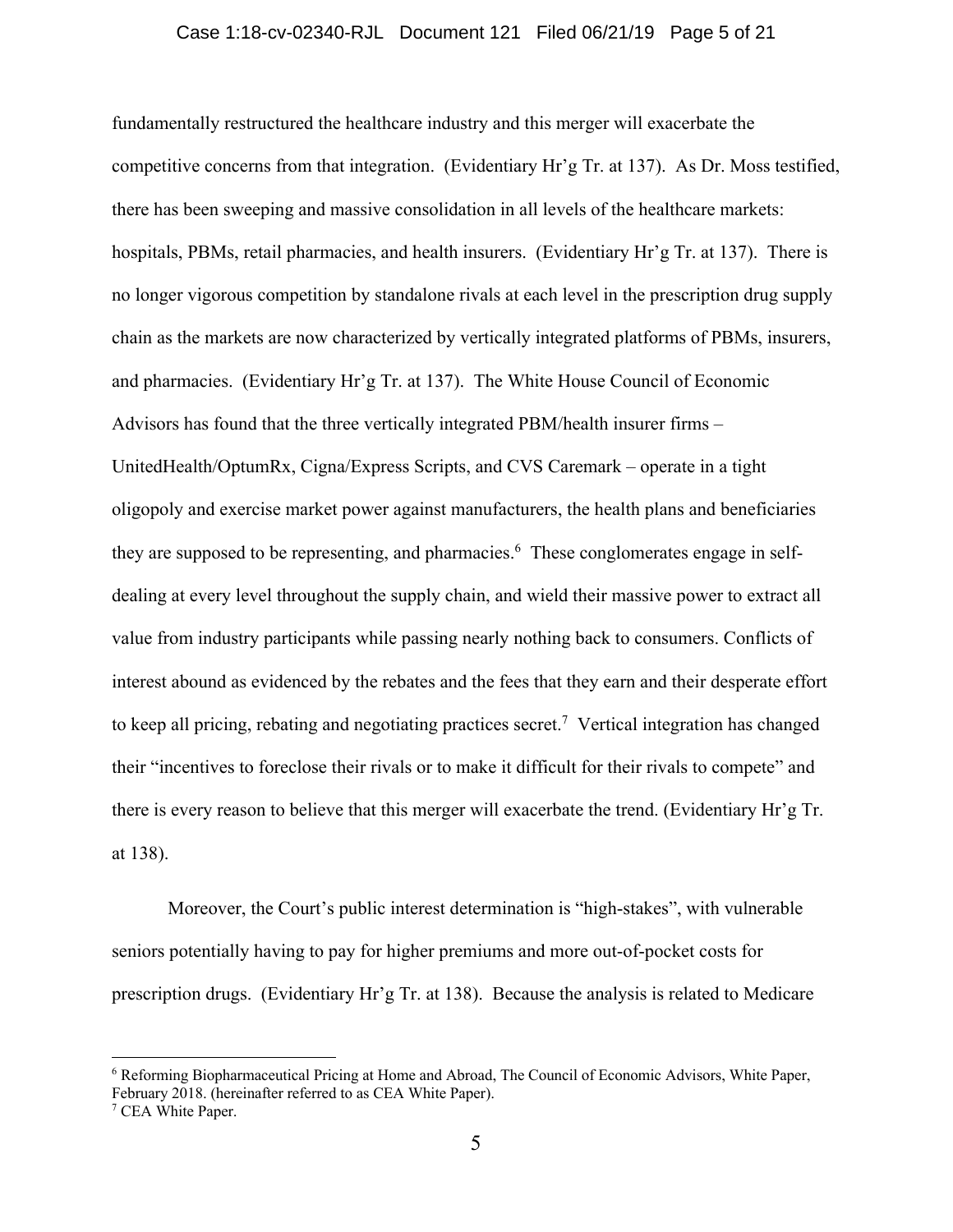#### Case 1:18-cv-02340-RJL Document 121 Filed 06/21/19 Page 6 of 21

Part D, which is subsidized by the federal government, taxpayers are also harmed by this merger. (Evidentiary Hr'g Tr. at 138). Indeed, the rapidly increasing costs of prescription drugs threaten our nation's ability to control Medicare Part D spending and the overall cost of healthcare. The unreasonably high out-of-pocket costs for prescription drugs threaten patients' access to medicines, as some may choose to stop or delay treatment because they cannot afford it. Ensuring that patients can afford life-saving and life-managing prescription drugs is crucial to the public health of the nation. But a combined PBM/pharmacy/insurer firm has every incentive to introduce more opacity and complexity into the system, which will in turn create new opportunities to exploit its position as the gatekeeper of life-saving and life-managing drugs.

Finally, the remedy does not account for the conglomerate effects that will ripple throughout the industry upon the creation of a single Goliath. These shortcomings are irredeemable, and the Court's only effective remedy is to block a merger as the DOJ did when it blocked Aetna's acquisition of Humana to protect head-to-head competition in Medicare Advantage markets. (Evidentiary Hr'g Tr. at 147). To do anything else would be to render the most vulnerable in the population as collateral damage; and as Assistant Attorney General for Antitrust Makan Delrahim has stated, "consumers, [especially our nation's seniors] should not have to bear the risks that a complex settlement may not succeed."<sup>8</sup> The Court does not need a crystal ball to see into the future; CVS' history of abusing its size and position in the industry is the Oracle at Delphi. The PFJ fails the American consumer and is not in the public interest because it will not restore competition in the PDP market and does nothing to prevent the merged

<sup>8</sup> Makan Delrahim Remarks at ABA 2017 Fall Forum (quoting former Assistant Attorney General Bill Baer).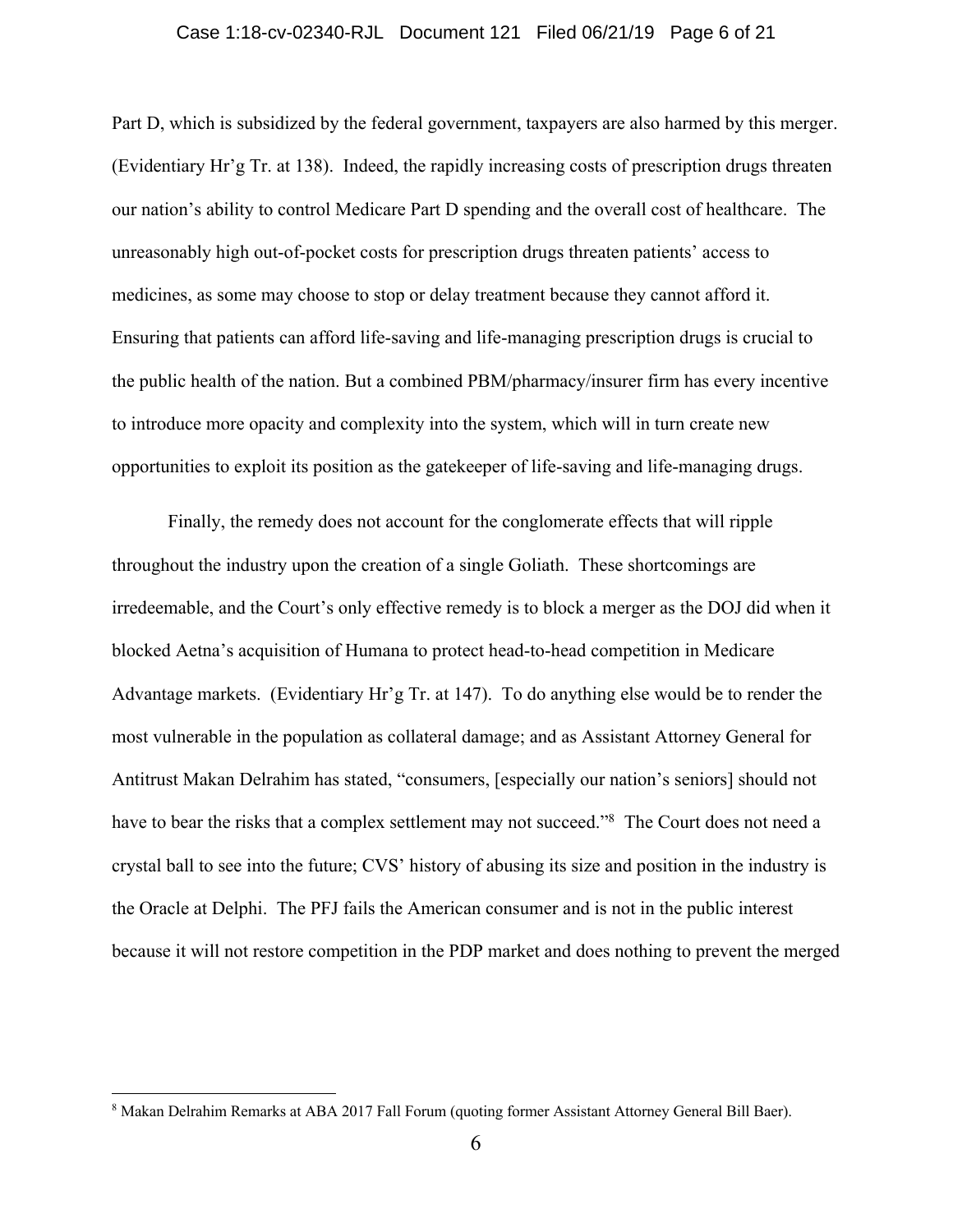firm from expanding the self-dealing and egregious conduct that will continue to plague consumers. This Court must reject the PFJ.

# **II. The PFJ is Not in the Public Interest Because the Divestiture of Assets of Aetna's PDP Does Not Fully Restore Competition in the PDP Market**

As Dr. Diana Moss testified, the purpose of divestiture remedies is to fully preserve and restore competition to pre-merger levels. (Evidentiary Hr'g at Tr. 147); *United States v. Aetna*, 240 F. Supp. 3d 1, 60 (D.D.C. 2017) (citing to U.S. Dep't of Justice, *Antitrust Division Policy Guide to Merger Remedies* 1 (2011) ("Remedies Guide") and Fed. Trade Comm'n, *The FTC's Merger Remedies 2006-2012: A Report of the Bureaus of Competition and Economics*, 15 (Jan. 2017) ("Merger Remedy Study"). This Court, however, has held that "[r]estoring competition requires replacing the *competitive intensity* lost as a result of a merger…" rather than just maintaining premerger levels. *Fed. Trade Comm'n v. Sysco Corp.,* 113 F. Supp. 3d 1, 72 (D.D.C. 2015) (emphasis in original). Replacing the competitive intensity lost by this merger is just about impossible because WellCare lacks Aetna's scale and unique understanding of how to recruit CVS subscribers. As the DOJ alleged in its Complaint, "throughout the country, CVS and Aetna have been close competitors. For example, in 2016 and 2018, CVS found that individuals leaving its individual PDPs went to Aetna more often than to any other competitor."<sup>9</sup> Moreover, this merger results in a loss of significant head-to-head competition between close competitors. (Evidentiary Hr'g at Tr. 17-18).

The PFJ fails the antitrust agencies' own standards. Both the DOJ and the Federal Trade Commission ("FTC") have provided guidance as to what is necessary to have an effective remedy. That guidance emphasizes that the divestiture of an ongoing business is essential. In

<sup>9</sup> DOJ Complaint at ¶31.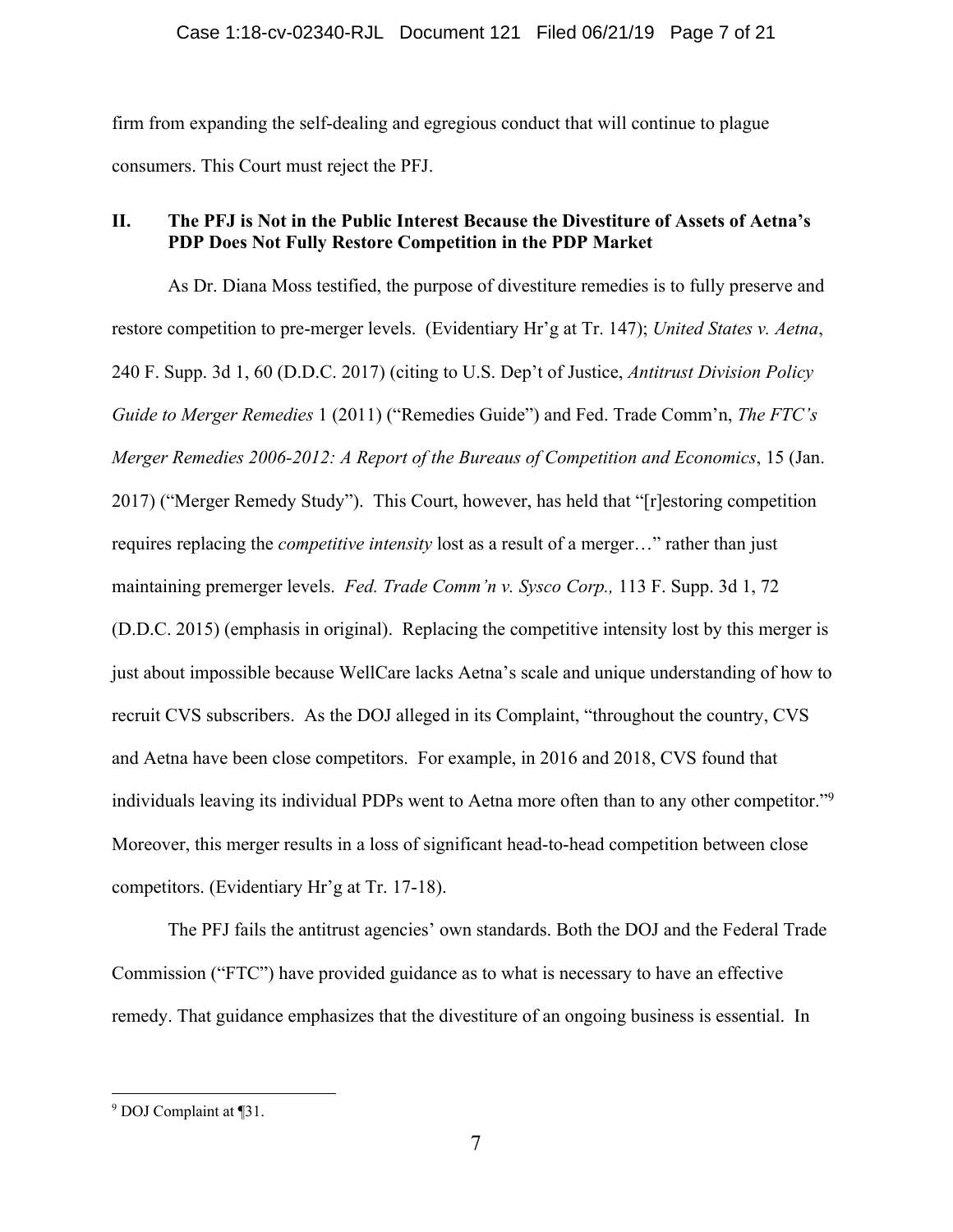### Case 1:18-cv-02340-RJL Document 121 Filed 06/21/19 Page 8 of 21

2017, the FTC's Merger Remedy Study found that buyers of a limited package of divestiture assets, which is the case here with the divestiture of subscriber contracts to WellCare, often fails to maintain or restore competition.<sup>10</sup> (Evidentiary Hr'g Tr. at 151). On the other hand, 100% of divestitures of ongoing businesses were successful.<sup>11</sup> The Merger Remedy Study cautioned that the FTC analyzes a divestiture of selected assets with a higher level of scrutiny. Likewise, the DOJ's Merger Remedies Guide also suggests that the purchase of an existing business entity is more likely to effectively preserve competition.<sup>12</sup> The DOJ offers no explanation for its sudden abandonment of the policies generated through empiricism and experience.

The DOJ's acceptance of Aetna's divestiture to WellCare of 2.2 million subscriber contracts is inconsistent with its own policy as well as with Judge John D. Bates' decision in Aetna/Humana where he held that a divestiture of an existing business entity is more likely to preserve competition than simply a sale of assets and rejected a divestiture of almost 300,000 Medicare Advantage insurance contracts to Molina Healthcare. (Evidentiary Hr'g Tr. at 157); *Aetna*, 240 F. Supp. 3d at 60. The divestiture in the Aetna/Humana merger was "a mere fraction of the size of a divestiture as compared to the one that is being proposed here." (Evidentiary Hr'g Tr. at 157).

Consumers are facing fewer choices and paying higher prices in a number of industries because of failed merger remedies in the health insurance,  $^{13}$  airline,  $^{14}$  grocery store,  $^{15}$  dollar

<sup>10</sup> Fed. Trade Comm'n, *The FTC's Merger Remedies 2006-2012: A Report of the Bureaus of Competition and Economics*, (Jan. 2017); *Id.* at 21–23, 32.

<sup>11</sup> *Id*. at 22.

<sup>12</sup> DOJ Antitrust Division Policy Guide to Merger Remedies, June 2011, at 8-10.

<sup>13</sup> Topher Spiro, Maura Calsyn, and Meghan O'Toole, *Divestitures Will Not Maintain Competition in Medicare Advantage*, Center for American Progress (March 8, 2016).

<sup>&</sup>lt;sup>14</sup> Catherine A. Peterman, The Future of Airline Mergers after the US Airways and American Airlines Merger, 79 J. Air L. & Com. 781 (2014) https://scholar.smu.edu/jalc/vol79/iss4/3

<sup>&</sup>lt;sup>15</sup> In 2015, the FTC approved Safeway's acquisition of Albertson's, a large grocery merger, on the condition that the merged company divest itself of 146 stores to Haggens, a small chain of 18 stores. Within months, that small chain filed for bankruptcy and the merged company wound up buying back about 36 stores. Ana Marum, *Failed*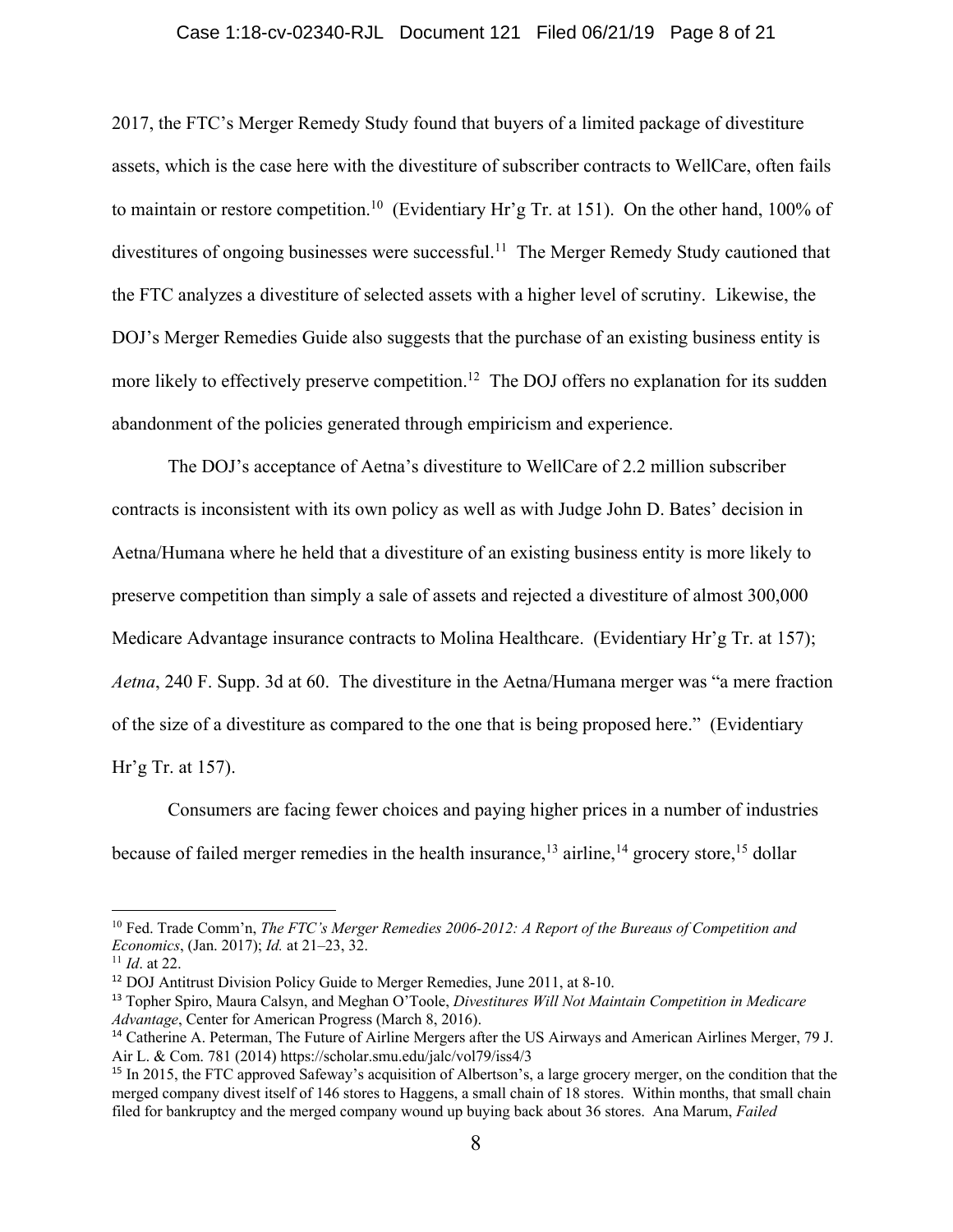### Case 1:18-cv-02340-RJL Document 121 Filed 06/21/19 Page 9 of 21

store,<sup>16</sup> and rental car industries.<sup>17</sup> (Evidentiary Hr'g Tr. at 148). Some of these failures were monumental, predictable, and unbelievably fast. The fact that WellCare failed as a divestiture buyer of Arcadian's assets in 2012 should give this Court great pause.<sup>18</sup> WellCare purchased Arcadian's Medicare Advantage assets, which covered about 4,000 members in two Arizona counties.19 It then exited the markets within two years of making the acquisition showing both that it lacked the size to compete effectively and is willing to abandon the market in the face of adversity.20 (Evidentiary Hr'g Tr. at 148, 150). DOJ's faith in WellCare is refuted by all evidence.

If WellCare's poor track record is not enough to cast doubt on its viability as an effective competitor going forward, the low purchase price of \$107 million should. (Evidentiary Hr'g Tr. at 56-57). Again, the DOJ recognizes in its Response that a low purchase price can raise concerns, but it noted that is not the case here because it could simply mean that WellCare got a good bargain. (Response at 23-24). In *Aetna*, Judge Bates recognized that the divestiture buyer was getting a bargain but he was concerned that "an extremely low purchase price reveals the divergent interest between the divestiture purchaser and the consumer: an inexpensive acquisition could still 'produce something of value even if it does not become a significant

divestiture: Albertsons is bidding on 36 Haggen stores, including some it used to own, The Oregonian, November 10, 2015. https://www.oregonlive.com/window-shop/index.ssf/2015/11/albertsons\_bids\_on\_36\_haggen\_s.html <sup>16</sup> In 2015, the FTC conditioned Dollar Tree's acquisition of Family Dollar, a merger of dollar stores, on a divestiture of stores to Sycamore. The private equity buyer sold the assets to the other large national dollar store player, Dollar General, within 21 months. FTC Press Release, "*FTC Approves Sycamore Partners II, L.P. Application to Sell 323 Family Dollar Stores to Dollar General*", April 27, 2017. https://www.ftc.gov/newsevents/press-releases/2017/04/ftc-approves-sycamore-partners-ii-lp-application-sell-323-family <sup>17</sup> In 2012, the FTC conditioned Hertz's acquisition of Dollar Thrifty on a divestiture of Advantage to a small rental car company and the buyer filed for bankruptcy within a year only to have some of the assets auctioned back to Hertz. Bret Kendall, *How the FTC's Hertz Antitrust Fix Went Flat,* Wall Street Journal, December 8, 2013. https://www.wsj.com/articles/how-the-ftc8217s-hertz-antitrust-fix-went-flat-1386547951?ns=prod/accounts-wsj <sup>18</sup> Topher Spiro, Maura Calsyn, and Meghan O'Toole, *Divestitures Will Not Maintain Competition in Medicare Advantage*, Center for American Progress (March 8, 2016).

<sup>19</sup> *Id.* at 3.

<sup>20</sup> *Id*.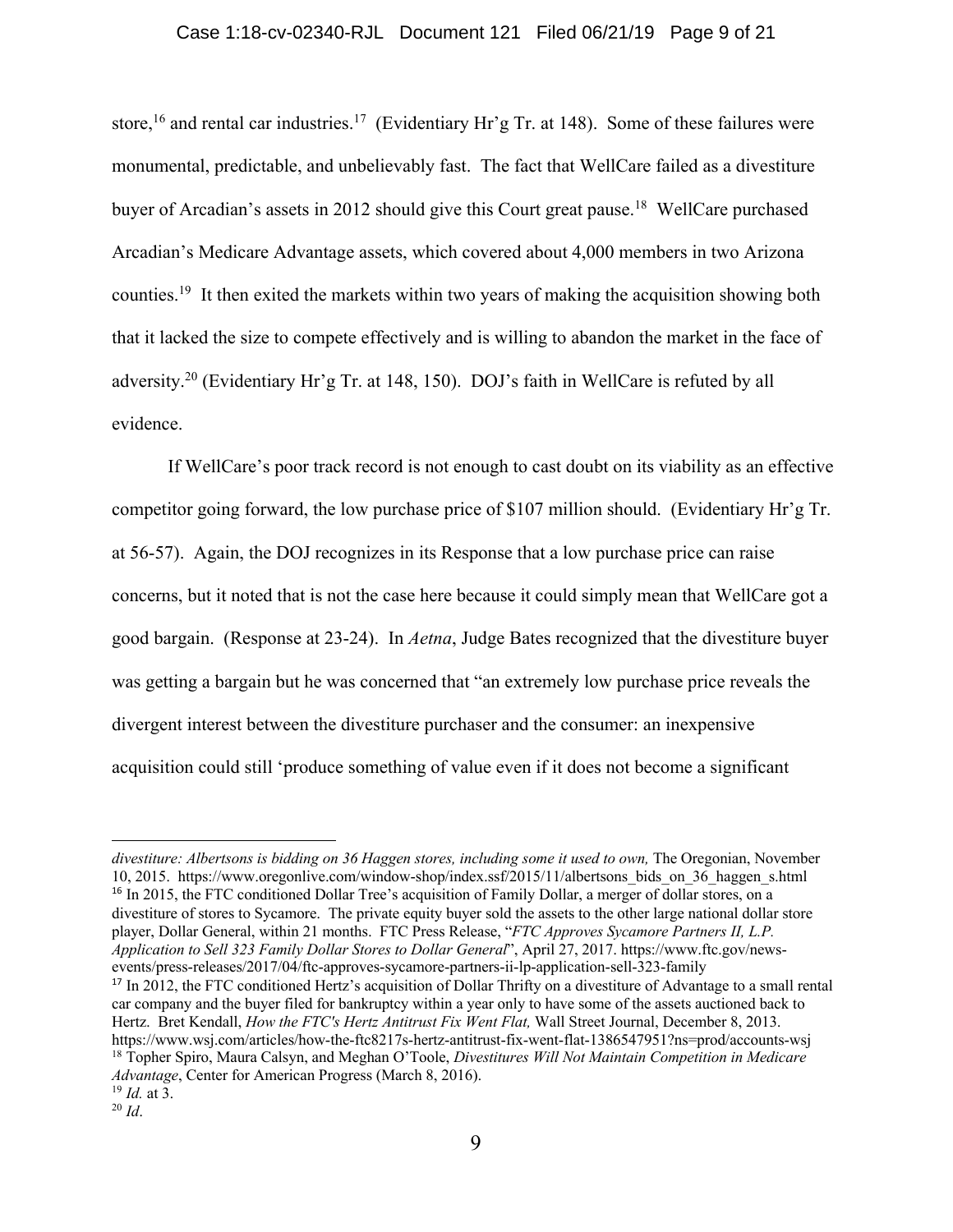### Case 1:18-cv-02340-RJL Document 121 Filed 06/21/19 Page 10 of 21

competitor.'" *Aetna*, 240 F. Supp. 3d at 8*.* Professor Wu testified that CVS has 6.1 million PDP members with approximately \$3 billion in revenues, which suggests that 2.2 million PDP lives would bring in roughly \$1 billion in revenues. (Evidentiary Hr'g Tr. at 258-259). A \$107 million investment for assets that can generate a \$1 billion in revenues seems like a bargain. The only logical conclusion is that the \$107 million figure is indicative of the value WellCare has placed on the assets, which are unlikely to remain viable. (Evidentiary Hr'g Tr. at 56-57).

 There are numerous flaws in the proposed divestiture package. Subscriber contracts alone do not guarantee the viability of the business. Professor Neeraj Sood and Dr. Moss testified in accordance with DOJ and FTC merger remedy policies that there is an inherent risk in acquiring a select set of assets (year-to-year subscriber contracts) rather than purchasing a standalone business. (Evidentiary Hr'g Tr. at 51, 151, 156).<sup>21</sup> WellCare CEO Kenneth Burdick corroborated this opinion on an earnings call when he recognized that there is a risk that the company won't be able to keep all of the acquired lives because of contracts that are up for grabs every year and by 2021,<sup>22</sup> CVS/Aetna will be in a prime position to compete against WellCare for those same subscribers. When one looks at WellCare's history as a failed divesture buyer and of declining membership of approximately 400,000 members from 2014 to 2018, <sup>23</sup> one can only conclude that CVS is just biding its time to reacquire the contracts. (Evidentiary Hr'g Tr. at 150).

One critical element is the value of the brand. Under the PFJ, CVS and Aetna are required to provide WellCare with the Aetna brand for the Medicare PDPs for only one year.

<sup>21</sup> FTC Merger Remedy Study at 21–23, 32; Remedies Guide, at 8-9.

<sup>22</sup> WellCare Earnings Call Transcript dated October 30, 2018. https://seekingalpha.com/article/4215999-wellcarehealth-plans-wcg-q3-2018-results-earnings-call-transcript?page=2.

<sup>&</sup>lt;sup>23</sup> WellCare Health Plans, Inc. 2018 Annual Report (Form 10-K). U.S. Securities and Exchange Commission, at http://ir.wellcare.com/Docs. From 2014 to 2018, WellCare lost approximately 400,000 members February 2019.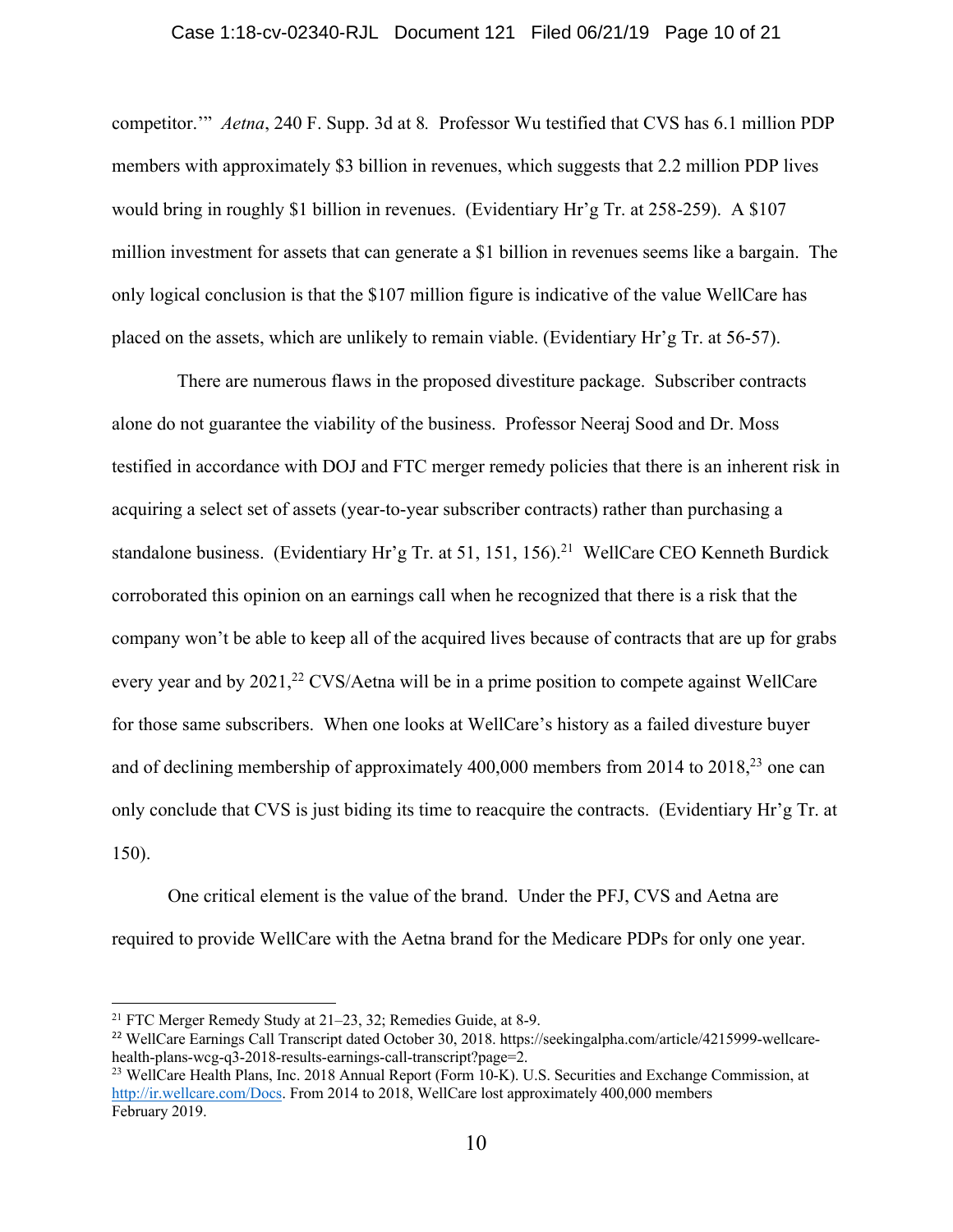### Case 1:18-cv-02340-RJL Document 121 Filed 06/21/19 Page 11 of 21

The merged firm, however, will continue to use the Aetna brand for its other products and will be able to use the Aetna brand for PDPs in the future. Starting in 2021, CVS can use the Aetna brand to poach back its former subscribers. The testimony as well as the Merger Remedy Study illustrate the critical nature of brand loyalty to retain customers.<sup>24</sup> (Evidentiary Hr'g Tr. at 65, 150, 155).

Dr. Moss' testimony that WellCare is in an extremely fragile position because it must rely on transition administrative services agreements with CVS is compelling. (Evidentiary Hr'g Tr. at 151). This Court need only follow its own precedent to conclude that it cannot approve the PFJ. A divestiture that calls for a "continuing relationship between the seller and buyer of divested assets" is problematic as it "may increase the buyer's vulnerability to the seller's behavior." *Sysco*, 113 F. Supp. 3d at 77 (quoting *FTC v. CCC Holdings*, 605 F.Supp.2d 26, 59 (D.D.C. 2009)); *see also White Consol. Indus. v. Whirlpool Corp*., 781 F.2d 1224, 1227–28 (6th Cir. 1986).<sup>25</sup> In addition to the administrative services agreement, there is a real concern that WellCare will have difficulty absorbing over 2 million enrollees in such a short period of time. (Evidentiary Hr'g Tr. at 150). The assumption of Aetna's PDP enrollees means that WellCare will have a 180 percent increase in its enrollees, which is "an enormous uptick in the number of enrollees" for a company that lacks the economies of scale of Aetna. (Evidentiary Hr'g Tr. at 150).

Dr. Moss further testified that in the middle of this Tunney Act Proceeding while this Court is trying to determine whether the PFJ is the public interest, Centene announced a deal to acquire the divestiture buyer, WellCare. (Evidentiary Hr'g Tr. at 157). That acquisition fundamentally changes WellCare's incentives. (Evidentiary Hr'g Tr. at 157-158). The proposed

<sup>24</sup> *Merger Remedy Study* at 25, 35.

<sup>25</sup> *Id*. at 33.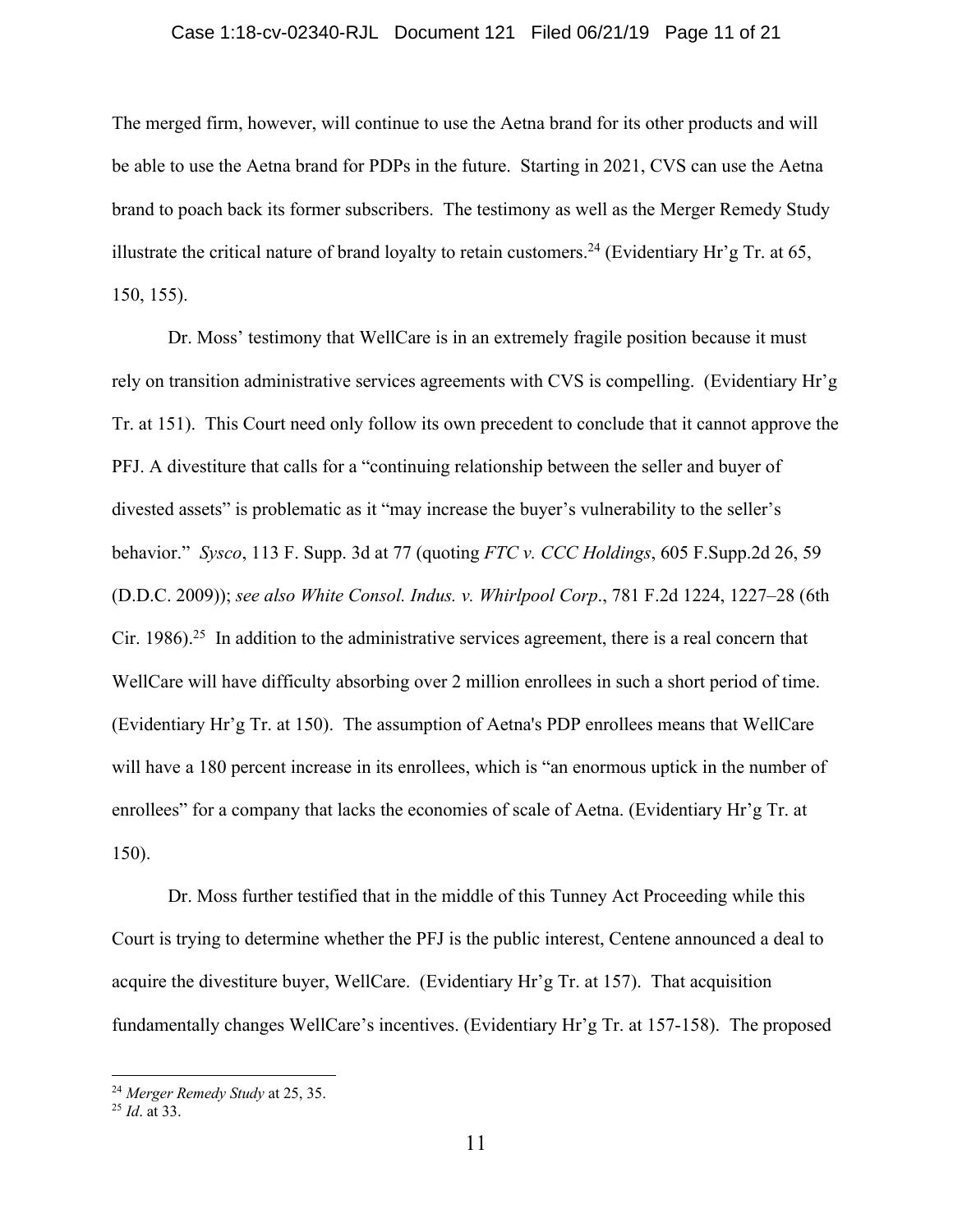## Case 1:18-cv-02340-RJL Document 121 Filed 06/21/19 Page 12 of 21

buyer of the PDP divestiture may no longer exist, and the Court is determining whether the PFJ remedies the competitive harm when there is actually a different deal on the table that needs to be analyzed. The entire remedy as crafted by the DOJ is in flux as it was negotiated under a circumstance that may no longer exist.

In summary, the PFJ is wholly inadequate and inconsistent with Judge Bates' decision to

reject the proposed remedy in the Aetna-Humana merger.<sup>26</sup> (Evidentiary Hr'g Tr. at 156-157).

The proposed divestiture here is not in the public interest for the following reasons:

- WellCare cannot restore the competitive intensity between CVS and Aetna that is lost in the PDP market. DOJ Complaint at ¶31 and Competitive Impact Statement at 5. (Evidentiary Hr'g Tr. at 149-151, 156-157);
- WellCare's past failure as a divestiture buyer shows that it cannot overcome structural barriers to growth. (Evidentiary Hr'g Tr. at 148);
- WellCare acquired 2.2 million subscriber contracts for the low acquisition price of \$107 million, which raises serious concerns as to whether it will retain the customers and successfully compete. (Evidentiary Hr'g Tr. at 57);
- WellCare is further hamstrung because it is only acquiring a "limited set of assets" such as year-to-year subscriber contracts rather than purchasing a standalone business, which raises the risk of failure. WellCare's CEO stated to investors that it would be "filing bids in June of 2019 to preserve as much membership as possible."<sup>27</sup> (Evidentiary Hr'g Tr. at 151);
- The PFJ does not even equip WellCare with everything it needs to be viable, such as the administrative services agreement, leaving WellCare at CVS' mercy and increasing the odds that CVS positions itself to win back the business at the first opportunity (Evidentiary Hr'g at Tr. 151);
- Approval of this proposed divestiture of over 2 million lives is inconsistent with Judge Bates' decision to reject a much smaller divestiture of 290,000 lives.<sup>28</sup> (Evidentiary Hr'g Tr. at 157);

<sup>&</sup>lt;sup>26</sup> Comments from Consumer Action and U.S. PIRG submitted on December 17, 2018.

<sup>&</sup>lt;sup>27</sup> Kenneth Burdicek, WellCare CEO, October 30, 2018, WellCare Earnings Call. "Therefore, we'll be working in 2019 to enhance our products and capabilities and filing bids in June of  $2019$  to preserve as much membership as possible with the new WellCare products in 2020."

<sup>28</sup> *Aetna*, 240 F. Supp. 3d at 60.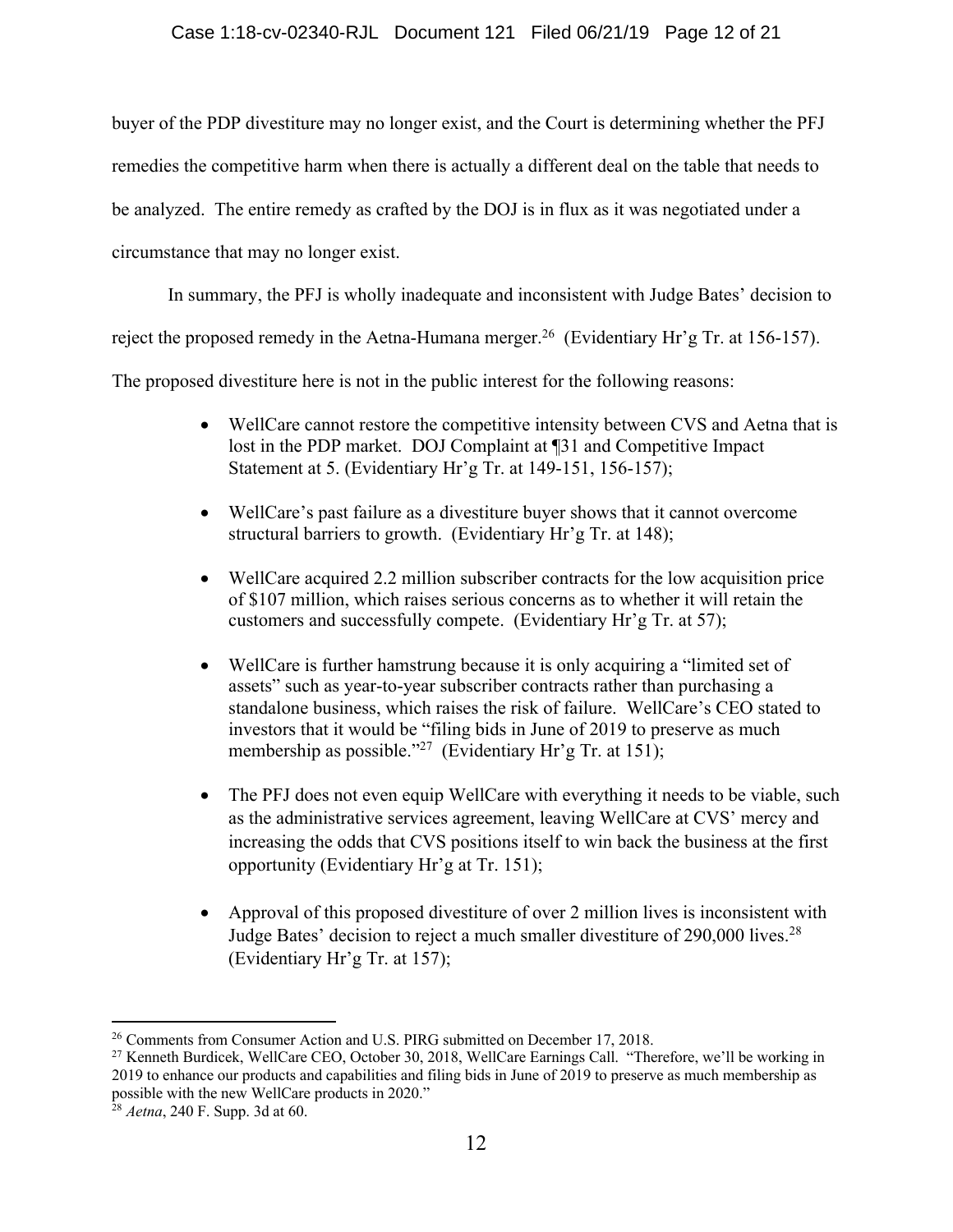- WellCare needs the administrative services agreement to function extremely well in short order to handle such a large increase in covered lives (growing from about 1 million to over 3 million covered lives). (Evidentiary Hr'g at Tr. 150- 151);
- WellCare is substantially smaller than Aetna, lacks Aetna's economies of scope and scale, and lacks Aetna's brand reputation and number of covered lives.<sup>29</sup> (Evidentiary Hr'g Tr. at 150); and
- Centene's proposed acquisition of WellCare fundamentally changes WellCare's incentives. (Evidentiary Hr'g Tr. at 157-158).

# **III. The Proposed Final Judgment is Not in the Public Interest Because It Fails to Resolve the Merger's Anticompetitive Effects Throughout the Healthcare Supply Chain**

As Dr. Moss testified, consolidation has restructured the healthcare supply chain and all

of the markets are concentrated. (Evidentiary Hr'g Tr. at 141-143). The three largest PBMs

control anywhere from 70% to 85% of the market in a tight oligopoly.<sup>30</sup> (Evidentiary Hr'g Tr. at

23). As a result of this concentration and the aligned business practices of all three PBMs, the

market lacks meaningful choice and transparency and is plagued by self-dealing and conflicts of

interest. In commercial insurance markets, almost 70% of the local markets across the country

are highly concentrated.<sup>31</sup> In half of all markets, the two largest health insurers have greater than

70% of the market.32 The two largest retail pharmacy chains control 50-75% of the drug stores

in the 14 largest markets in the United States. 33 Many of these are the same companies, and

<sup>&</sup>lt;sup>29</sup> WellCare is much smaller than Aetna; as of December 31st, 2017, Aetna's total membership was 22.2 million and it had assets of \$55.137 billion, and WellCare had 4,371 million members and assets of \$8.364 billion. And WellCare's membership of individual PDPs has declined from 1,392,000 in 2014 to 1,057,000 in 2018. Aetna Reports Fourth-Quarter and Full Year 2017 Results, January 30, 2018. *See* https://news.aetna.com/newsreleases/ aetna-reports-fourth-quarter-and-full-year-2017-results/; *see also* WellCare Health Plans, Inc. 2018 Annual Report (Form 10-K). U.S. Securities and Exchange Commission, at http://ir.wellcare.com/Docs.

February 2019.<br><sup>30</sup> CEA White Paper.

<sup>&</sup>lt;sup>31</sup> American Medical Association, Competition in Health Insurance: A Comprehensive Study of U.S. Markets (2017).

 $32$  M. Gaynor, Examining the Impact of Healthcare Consolidation, Statement Before the Energy & Commerce Oversight Committee, U.S. House of Representatives, February 14, 2018, at 7.<br><sup>33</sup> C. Stern, CVS and Walgreens are Completely Dominating U.S. Drug Industry, Business Insider, July 29, 2015.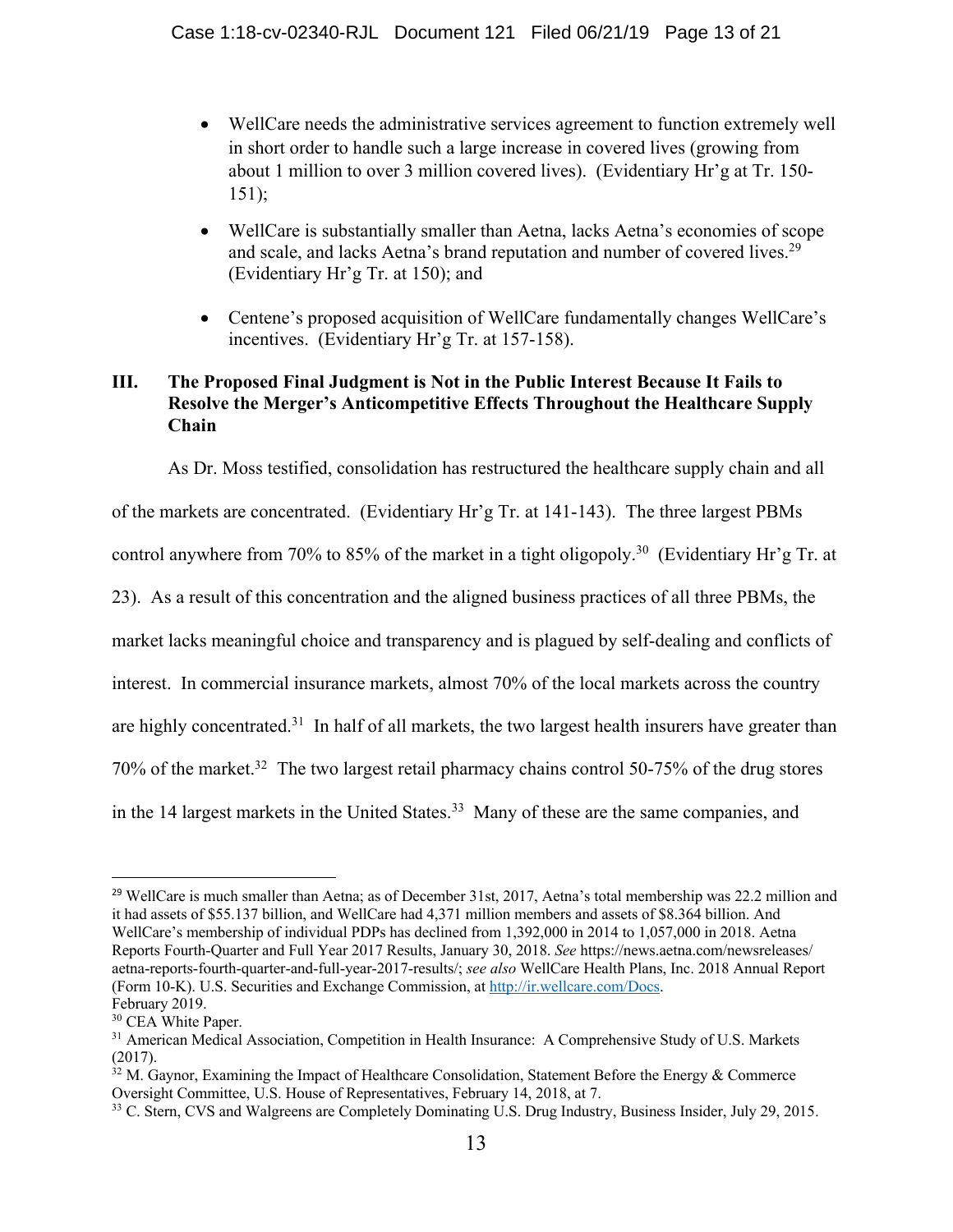### Case 1:18-cv-02340-RJL Document 121 Filed 06/21/19 Page 14 of 21

CVS' acquisition of Aetna will only make matters worse. High concentration in PBM, health insurer, and pharmacy markets "should be given a significant amount of weight" and "creates a strong presumption of illegality." (Evidentiary Hr'g Tr. at 139).

Under these conditions, "no rocket science" or complicated "bargaining theory" models are necessary. With the merger of CVS and Aetna, the potential foreclosure concerns do not only involve input foreclosure, which would be potentially raising the costs to or cutting off rival insurers' access to "must have" CVS pharmacies and PBM services, but also customer foreclosure, which would essentially be denying rival pharmacies and PBMs the ability to get at Aetna as a potential customer.<sup>34</sup> (Evidentiary Hr'g Tr. at 158-159). This is more pronounced because CVS pharmacies are a "must have" for an insurer because CVS' 7,900 stores are located within 3 miles of 70% of the U.S. population. (Evidentiary Hr'g Tr. at 154, 312).

Post-merger, CVS/Aetna's incentives change and the merged firm will be in a position to disadvantage or raise the costs to rival insurers through its control of its "must have" PBM or retail pharmacy services. (Evidentiary Hr'g Tr. at 160). There is a robust list of ways in which the merged firm could disadvantage insurer rivals. (Evidentiary Hr'g Tr. at 160-162). The merged firm could impose a variety of conditions that would disadvantage rival insurers needing PBM services or the CVS retail pharmacies. CVS could develop formularies for rivals that exclude important drugs that are in demand by their subscribers or offer pharmacy networks that do not provide important pharmaceutical distribution options to rival subscribers. (Evidentiary Hr'g Tr. at 162). CVS' PBM could steer an insurer's customers to CVS pharmacies by charging higher copays if they do not use CVS pharmacies, which was done when CVS engaged in an

<sup>&</sup>lt;sup>34</sup> Thomas Greaney. "Statement of Thomas Greaney, Before the U.S. Senate Committee on the Judiciary, Subcommittee on Antitrust, Competition Policy, and Consumer Rights." June 12, 2019. Available at https://www.judiciary.senate.gov/imo/media/doc/Greaney%20Testimony.pdf.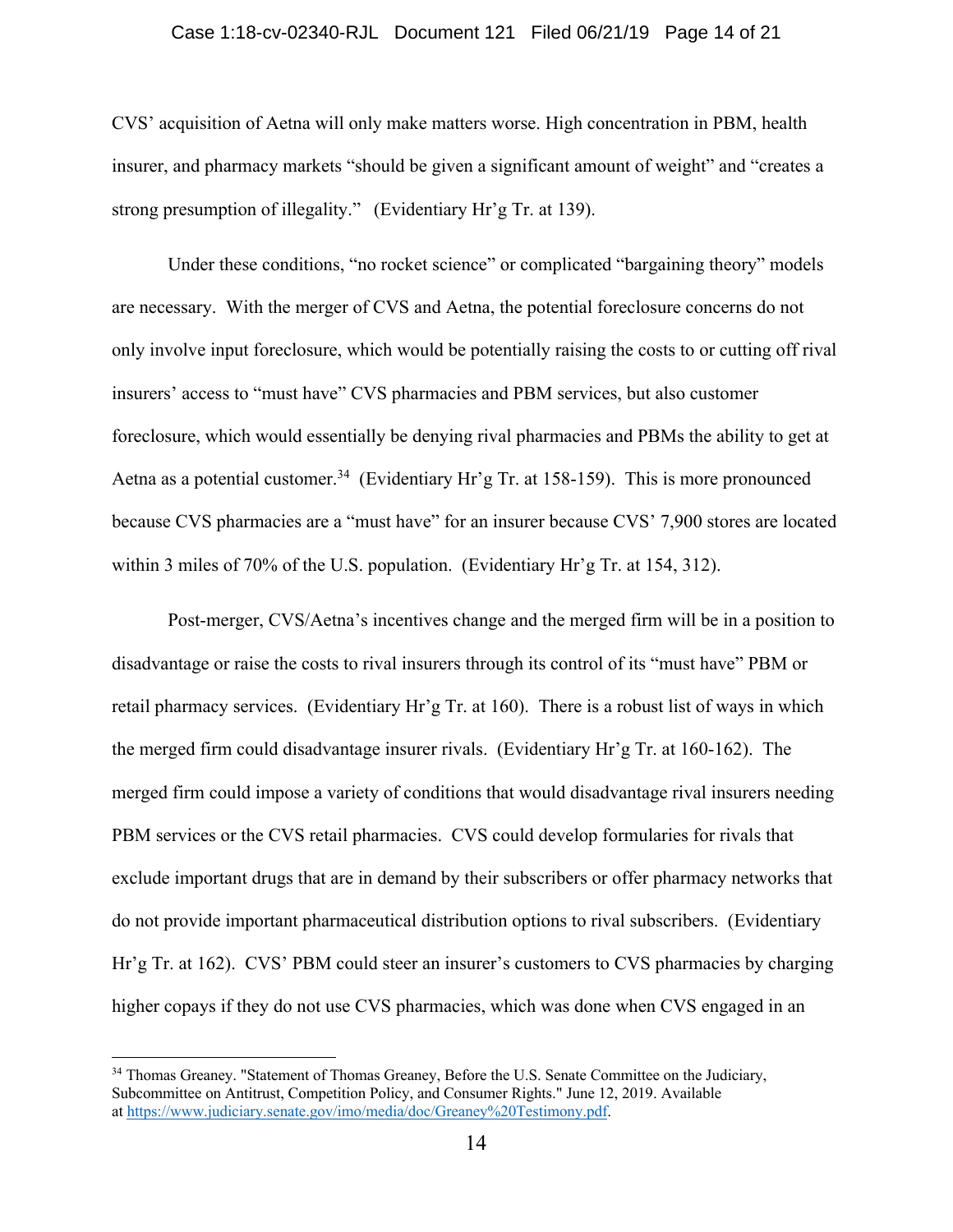anti-smoking policy. (Evidentiary Hr'g Tr. at 161). CVS charged its PBM customers a \$15 extra copay if they used another pharmacy. <sup>35</sup> (Evidentiary Hr'g Tr. at 161). CVS could frustrate smaller insurers is by failing, for example, to pass on rebates to rival health insurers, which can easily be done as the amounts of the rebates are secret.<sup>36</sup> (Evidentiary Hr'g Tr. at 162). CVS could design its pharmacy networks in a way that excludes important options like specialty pharmacies. (Evidentiary Hr'g Tr. at 162). Insurers need to offer CVS pharmacies to their potential customers -- plan sponsors, employers, and pension funds -- but with exclusive networks the rival insurers will not be providing a wider network of pharmacies. (Evidentiary Hr'g Tr. at 162). Post-merger CVS will have near-perfect information for all consumers, and can use this information to impair rivals' ability to compete. The merged firm can use information that it gathers about rival subscribers and drug spend to target certain segments of their customer base. (Evidentiary Hr'g Tr. at 161). Finally, the ultimate form of foreclosure would be for CVS to simply deny to fill prescriptions for rival insurers. (Evidentiary Hr'g Tr. 162). Because CVS is wearing a number of hats and engages in self-dealing, there are a number of ways for it to harm rivals without repercussion.

High concentration in the PBM and insurer markets means that rival pharmacies and PBMs have few alternatives -- CVS/Aetna, UnitedHealth/OptumRx, and Cigna/Express Scripts. As CVS testified, this is a scale business so smaller players are not meaningful options. The merger eliminates Aetna as a customer for independent pharmacies and PBMs. Mr. Lotvin and Professor Wu testified that PBMs construct standard pharmacy networks, preferred networks, and drug formularies, which establish the tiering of drugs and copays, for payors (insurers and

<sup>&</sup>lt;sup>35</sup> Houston Chronicle, "CVS tacks tobacco payment to prescription network," Oct. 21, 2014, https://www.houstonchronicle.com/business/retail/article/CVS-tacks-tobacco-payment-to-prescriptionnetwork-5838342.php

<sup>&</sup>lt;sup>36</sup> CEA White Paper.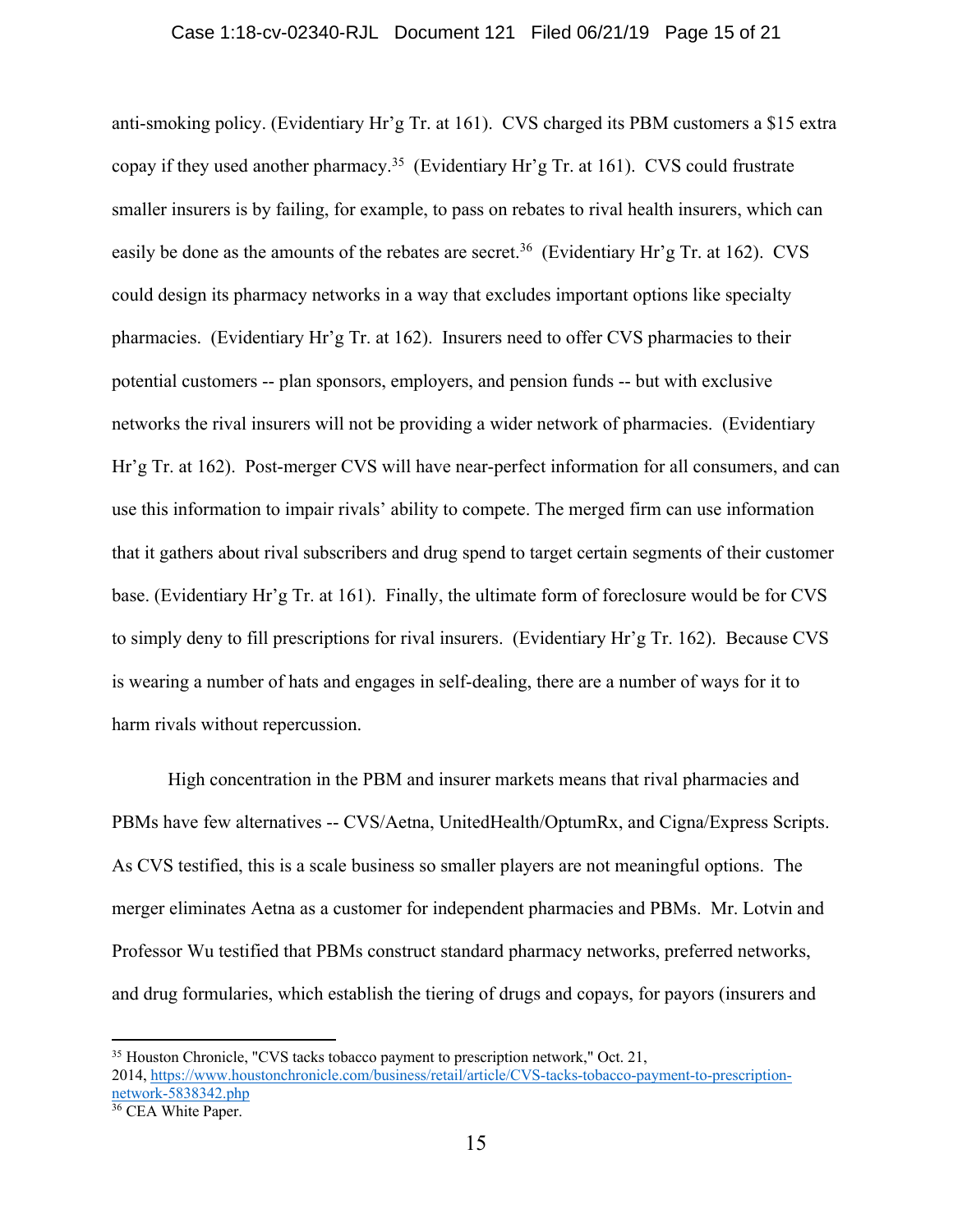## Case 1:18-cv-02340-RJL Document 121 Filed 06/21/19 Page 16 of 21

employers) much like a menu at a restaurant, but that insurers select the various options.

(Evidentiary Hr'g Tr. 230, 234, 325). With respect to specialty pharmacy, CVS provides narrow

networks that typically exclude independent pharmacies. (Evidentiary Hr'g Tr. at 335).

There are a number of mechanisms that CVS/Aetna could use to foreclose rival PBMs

and pharmacies including:

- Providing financial incentives to Aetna subscribers to convert to CVS/Caremark mail order or CVS pharmacies;
- Refusing to grant rival PBMs' affiliations to serve Aetna subscribers, which is a necessity to be able to actually do business with a health insurer;
- Driving down dispensing fees for the independent pharmacies and delay reimbursements to smaller rival pharmacies;
- Cherry-picking profitable prescriptions, i.e., taking the most profitable for CVS and leaving the smaller rivals with the very unattractive low-margin prescriptions; and
- Creating yet another set of activities or forms of conduct that would make it very difficult for rival PBMs and pharmacies to get access to Aetna. (Evidentiary Hr'g Tr. at 166).

# **IV. The Merger Will Not Lead to Lower Prescription Drug Prices, as CVS Will Continue to Wield its Upstream and Downstream Negotiating Power to its Own Advantage**

This Court honed in on the critical issue of access to lower priced drugs on consumers

when it stated "the typical indicators of whether or not something is in the public interest when it

comes to this kind of a merger is whether or not the pharmaceutical drugs are going to be at a

lower price, whether they're going to be more readily available, whether they're going to be

more easily accessible. Where do you see the evidence here that as a result of this merger, 19

million customers that have been acquired by CVS, that the drugs that those customers and

future potential customers are going to be lower? Where's the evidence that they're going to be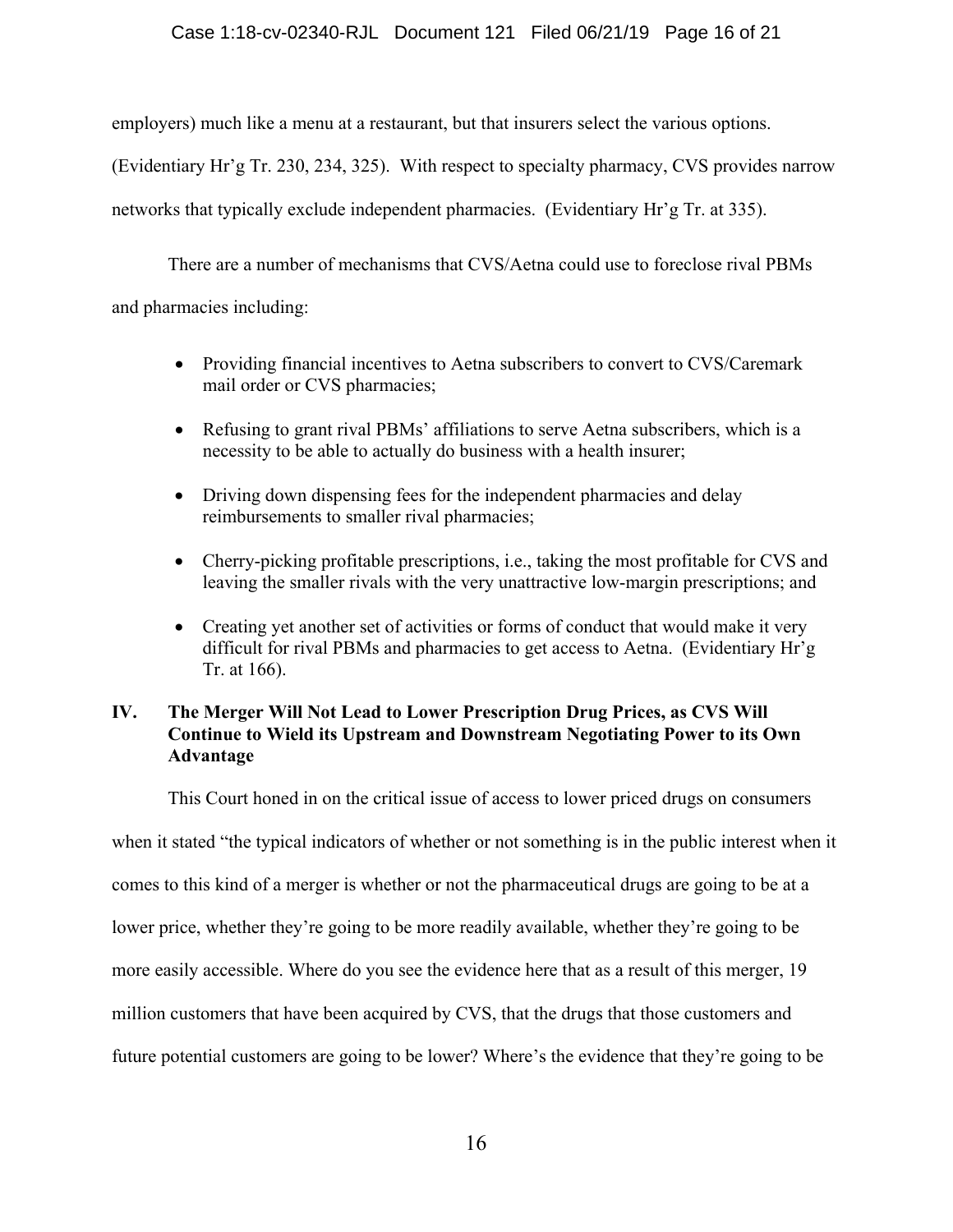### Case 1:18-cv-02340-RJL Document 121 Filed 06/21/19 Page 17 of 21

more readily accessible? More readily available? More easily available?" (Evidentiary Hr'g Tr. at 269:23-270:10).

The Court's instincts are correct. The acquisition of Aetna by CVS will only further enhance the power of a colossal intermediary that wields this power to extract value from all sides of the healthcare industry. With such enhanced power, amici believe it is important that the Court also consider other harmful practices that will be exacerbated post-merger: unchecked purchasing power and PBM preferential tiering and rebating relationships that will preclude and diminish the impact of lower priced generic and biosimilar products to the detriment of consumers.

### **A. Upstream Harm: Unchecked Purchasing Power**

Post-merger, with the addition of 19 million Aetna lives, CVS will wield unprecedented buying power. The Court rightfully scoffed at the notion that this may not be the case, posing rhetorically "Are you telling me that you didn't think it would be a stronger negotiator with manufacturing companies and wholesalers if they had the 19 million customers from Aetna? Are you being straight with me? Come on." (Evidentiary Hr'g Tr. at 319).<sup>37</sup> It strains credulity for a company whose entire business is predicated upon aggregated bargaining leverage to suddenly insist that increased mass does not affect its ability to negotiate. To be clear, however, the increased leverage that CVS obtains from this merger does not mean that consumers will have more access to affordable drugs.

### **B. Downstream Selling Power: Current PBM Conduct and Conflicts Exacerbated**

<sup>&</sup>lt;sup>37</sup> Judge Leon requested that CVS provide an answer as to whether "the PBM part of the business has been strengthened in their negotiating ability as a result of this merger to date." Evidentiary Hr'g Tr. at 321.CVS provided an answer late in the afternoon of June 20, 2019, hours before amici's brief was due. As a result, we have not had time to address the numerous misstatements made in CVS' letter to the Court, Dkt. No. 118-1, but intend to respond in due course.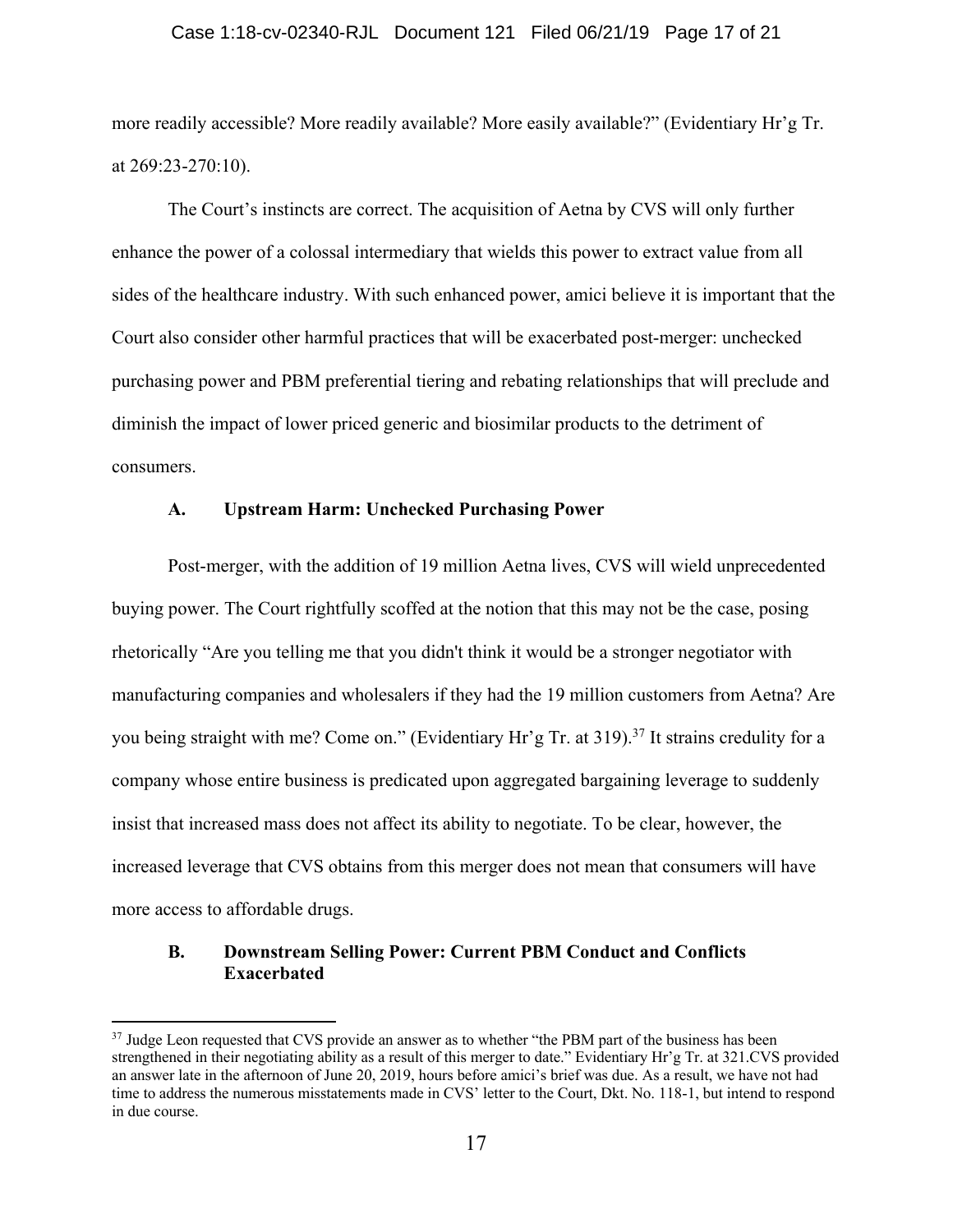Like with its buying power, CVS' PBM business will also benefit from increased bargaining leverage as a result of Aetna's 19 million lives, and the elimination of Aetna as one of the few managed care organizations that could force CVS to negotiate fairly will only exacerbate the competitive harm. The simple truth is that PBMs frequently have a clear incentive to drive up the price of prescription drugs, resulting in higher out-of-pocket costs for many consumers, especially those whose copay is based on a percentage of the list price or if they have highdeductible health plans. This incentive exists because PBMs receive rebates from drug manufacturers in exchange for preferential formulary placement, market share targets, or de facto exclusivity. Because the portion of the rebate retained by the PBM and insurer may be based on a percentage of a drug's list price, PBMs and insurers have incentives to establish formularies that favor branded drugs with higher list prices and larger rebates over lower priced generics and biosimilars.<sup>38</sup> In many instances the PBM – including CVS Caremark – extracts large rebates from brand manufacturers that either explicitly exclude biosimilar products, or prefer brand drug products. Two recent studies from Avalere found that seniors in Medicare Part D paid nearly \$22 billion more than they should have when their lower priced generic drugs were moved by PBMs from generic formulary tiers onto brand drug tiers which have much higher out-of-pocket costs for patients.39 A recent report by the New York State Senate Committee on Operations and

<sup>&</sup>lt;sup>38</sup> Elizabeth Seeley and Aaron S. Kesselheim, Pharmacy Benefit Managers: Practices, Controversies, and What Lies Ahead, THE COMMONWEALTH FUND, (Mar. 26, 2019). For instance, a PBM may require "step-therapy" or prior authorization before allowing a patient to switch from the brand product to the biosimilar, erecting a barrier to switching that few patients will overcome.

<sup>&</sup>lt;sup>39</sup> Chris Sloan and Ruth McDonald, Seniors Pay More for Generics in Medicare Prescription Drug Plans Despite Stable Prices, AVALERE (May 22, 2018), http://avalere-health-

production.s3.amazonaws.com/uploads/pdfs/1526995040\_Avalere\_Part\_D\_Generic\_Tiering\_Analysis.pdf; Medicare Part D Generic Drug Tiering Request for Comment: Implications for Patient Out-of-Pocket Spending and Part D Plan Costs, AVALERE (Feb. 28, 2019), https://avalere.com/wp-content/uploads/2019/02/20190228-White-Paper-Part-D-Generic-Tiering.pdf.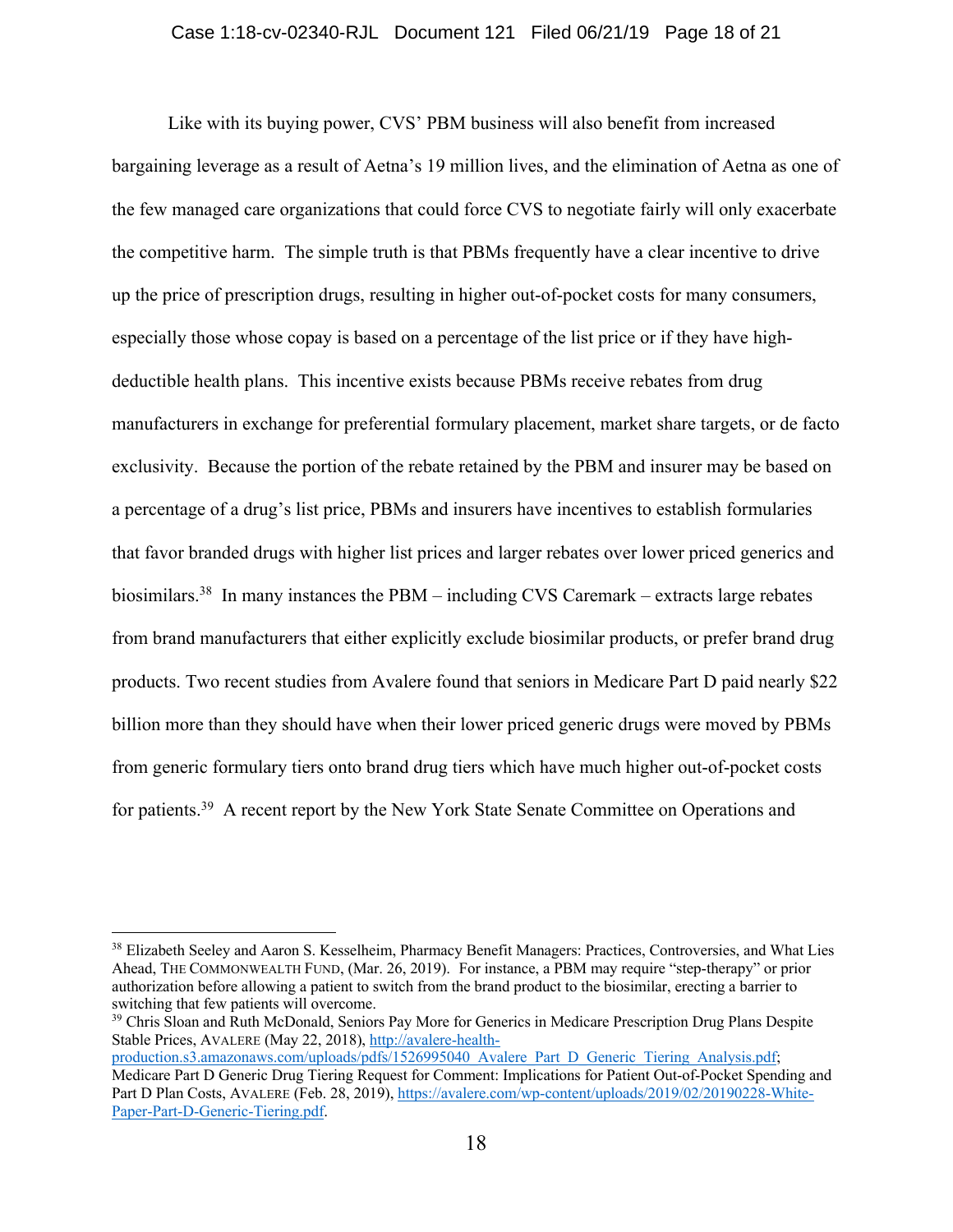### Case 1:18-cv-02340-RJL Document 121 Filed 06/21/19 Page 19 of 21

Governments Investigations stated the problem more succinctly: "In effect, drug manufacturers are paying PBMs to increase the manufacturer's market shares."40

The Trump Administration agrees and has singled out the PBMs and rebates as having a significant role in the escalation of the list prices of prescription drugs and of out-of-pocket costs to patients.<sup>41</sup> Secretary Azar of the Department of Health & Human Services has led the charge with a proposed rule to eliminate rebates in Medicare Part D plans.<sup>42</sup> Former Food and Drug Administration Commissioner Gottlieb summarized the middleman risks well:

> The top three PBMs control more than two-thirds of the market; the top three wholesalers more than 80%; and the top five pharmacies more than 50%. Market concentration may prevent optimal competition. And so, the saving may not always be passed along to employers or consumers. Too often, we see situations where consolidated firms -- the PBMs, the distributors, and the drug stores -- team up with payors. They use their individual market power to effectively split some of the monopoly rents with large manufacturers and other intermediaries rather than passing on the saving garnered from competition to patients and employers.<sup>43</sup>

Because the PBM market is not competitive, regulated or transparent, PBMs, insurers, and the supply chain extracted \$166 billion in rebates from pharmaceutical manufacturers in 2018.<sup>44</sup> As rebates have increased, so have the list prices of drugs.45

<sup>40</sup> Final Investigative Report: Pharmacy Benefit Managers in New York at 16 (May 31, 2019).

<sup>41</sup> Adam Fein, *Don't Blame Drug Prices on 'Big Pharma'*, Wall Street Journal, February 3, 2019.

<sup>&</sup>lt;sup>42</sup> Fraud and Abuse: Removal of Safe Harbor Protection for Rebates Involving Prescription Pharmaceuticals and Creation of New Safe Harbor Protection for Certain Point-of-Sale Reductions in Price on Prescription Pharmaceuticals and Certain Pharmacy Benefit Manager Services Fees. Department of Health and Human Services, published on February 6th, 2019. Available at https://www.federalregister.gov/documents/2019/02/06/2019- 01026/fraud-and-abuse-removal-of-safe-harbor-protection-for-rebates-involving-prescription-pharmaceuticals. This proposal would update the discount safe harbor at 42 CFR 1001.952(h) to explicitly exclude reductions in price offered by drug manufacturers to PBMs, Part D, and Medicaid managed care plans from the safe harbor's definition of a "discount."

<sup>43</sup> Scott Gottlieb, Commissioner of Food and Drugs, "Capturing the Benefits of Competition for Patients," Speech before America's Health Insurance Plans National Health Policy Conference (March 7, 2018)

<sup>44</sup> Adam J. Fein, *The Gross Net Bubble Topped \$150 billion in 2017*, Drug Channels, April 24, 2018.

<sup>45</sup> Fein, *supra* note 4. Johnson & Johnson, Merck, and Novartis disclosed that their drug prices declined in 2018.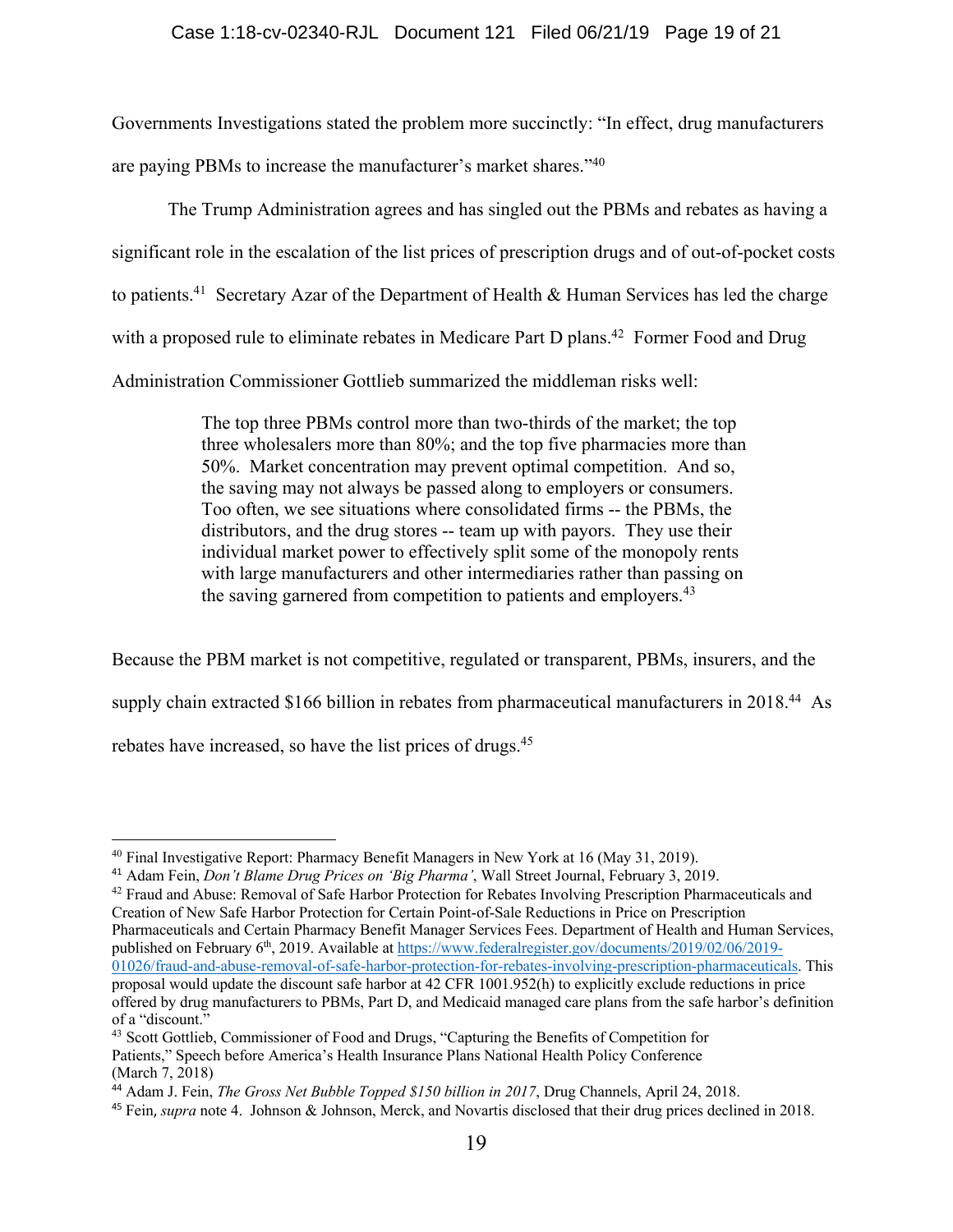In summary, given CVS' past history, prescription drugs prices won't be lower nor will lower priced generics and biosimilars be readily accessible because of CVS' tiering and rebating policies. As the testimony demonstrated, CVS offers a number of standard formularies that are used by its clients. (Evidentiary Hr'g Tr. 230, 234, 325). CVS' acquisition of Aetna will only further enhance the power of CVS' PBM business to engage in exclusionary behavior as well as other anticompetitive conduct.

## **V. Conclusion**

For all the reasons discussed, Amici believe that the PFJ as drafted is not in the public interest. The PFJ will not fully restore competition in the PDP market nor will it restore competition for millions of patients. Indeed, CVS' acquisition of Aetna only increases the merged firm's ability to engage in exclusionary tactics, and is therefore plainly contrary to the public interest. Pre-merger, Aetna was incentivized to provide a check against CVS with regard to lower drug prices. Post-merger this structural check will be eliminated for millions of consumers.

Dated: June 21, 2019

Respectfully submitted,

/s/ David A. Balto /s/ Andre Barlow David A. Balto Andre Barlow Chevy Chase, MD 20815 Washington, D.C. 20005 (202) 577-5424 (202) 589-1836 david.balto@dcantitrustlaw.com abarlow@dbmlawgroup.com

Attorney at Law Doyle, Barlow & Mazard PLLC 8030 Ellingson Drive 1110 Vermont Ave, Ste 715, NW

*Attorneys for Consumer Action and U.S. PIRG*